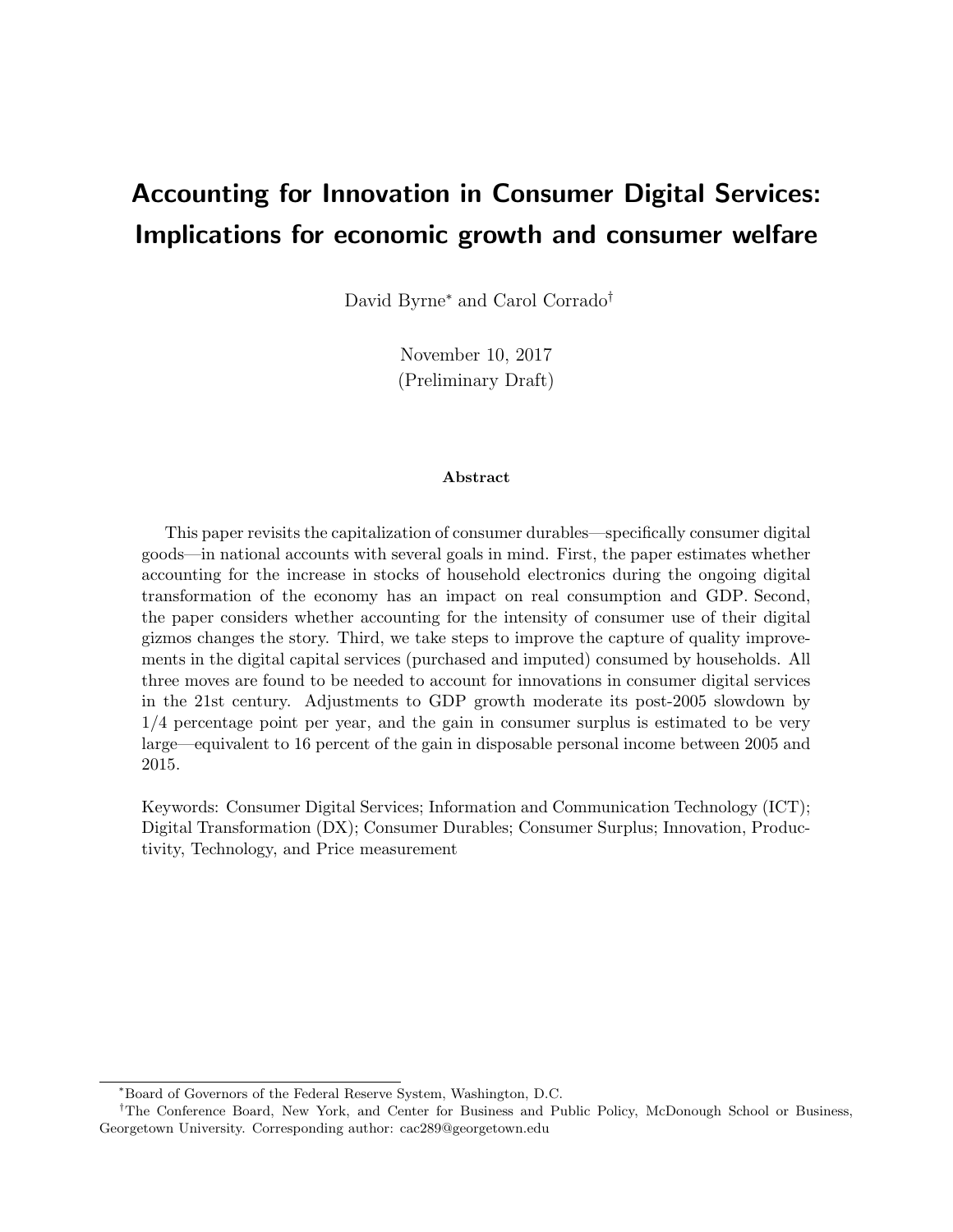## 1 Introduction

This paper revisits the treatment of consumer durables—specifically consumer digital goods—with the goal of accounting for digital services consistently across business models used to deliver content and related services to consumers. In the business realm, the migration of information technology (IT) operations from in-house data centers to the cloud necessitates this type of analysis [\(Byrne](#page-28-0) [and Corrado, 2017b;](#page-28-0) see also [Byrne, Corrado, and Sichel, 2017a,](#page-28-1)[b\)](#page-28-2). In the consumer realm, the shifting blend of home-produced versus purchased gaming services illustrates the same point. Powerful smartphones and video game consoles with advanced processing technology deliver substantial IT services in many homes; at the same time, computer video apps and online games designed to connect users/players in different locations are run from datacenter servers. An accounting approach that provides useful comparisons over time and captures consumers' welfare gains needs to be robust to innovations in the ways consumer digital content and services are delivered in the 21st century.

Capitalization of consumer durables requires that the implicit services provided by consumers' ownership of assets be included in GDP and total income, a procedure implemented for household purchases of digital goods in this paper. Beyond implementing the standard approach to capitalizing consumer assets, this paper explores whether accounting for the increase in household time devoted to using stocks of digital devices in the home (a utilization effect) makes an empirically relevant impact on real consumption and real GDP. The paper also takes steps to improve the capture of quality improvements in digital capital goods purchased by households.

Household consumption of digital services reflects the intensity with which households use their own equipment and software to be sure, but it also reflects the intensity with which they use purchased digital services—internet access, cellular, and cable TV services, as well as cloud services (via gaming or other entertainment services, and computing or storage). Household IT capital utilization is thus inextricably tied to household's utilization of public broadband and cellular networks, a form of demand complementarity, if you will.<sup>[1](#page-1-0)</sup> The analysis and measurement of household expenditures on digital access services is therefore addressed in this paper as well.

As suggested by the indicators shown in figure [1,](#page-2-0) the intensity with which households use their digital capital has increased sharply since 2000. Home broadband access, almost unknown in 2000,

<span id="page-1-0"></span><sup>&</sup>lt;sup>1</sup>Thanks to Shane Greenstein for suggesting this interpretation.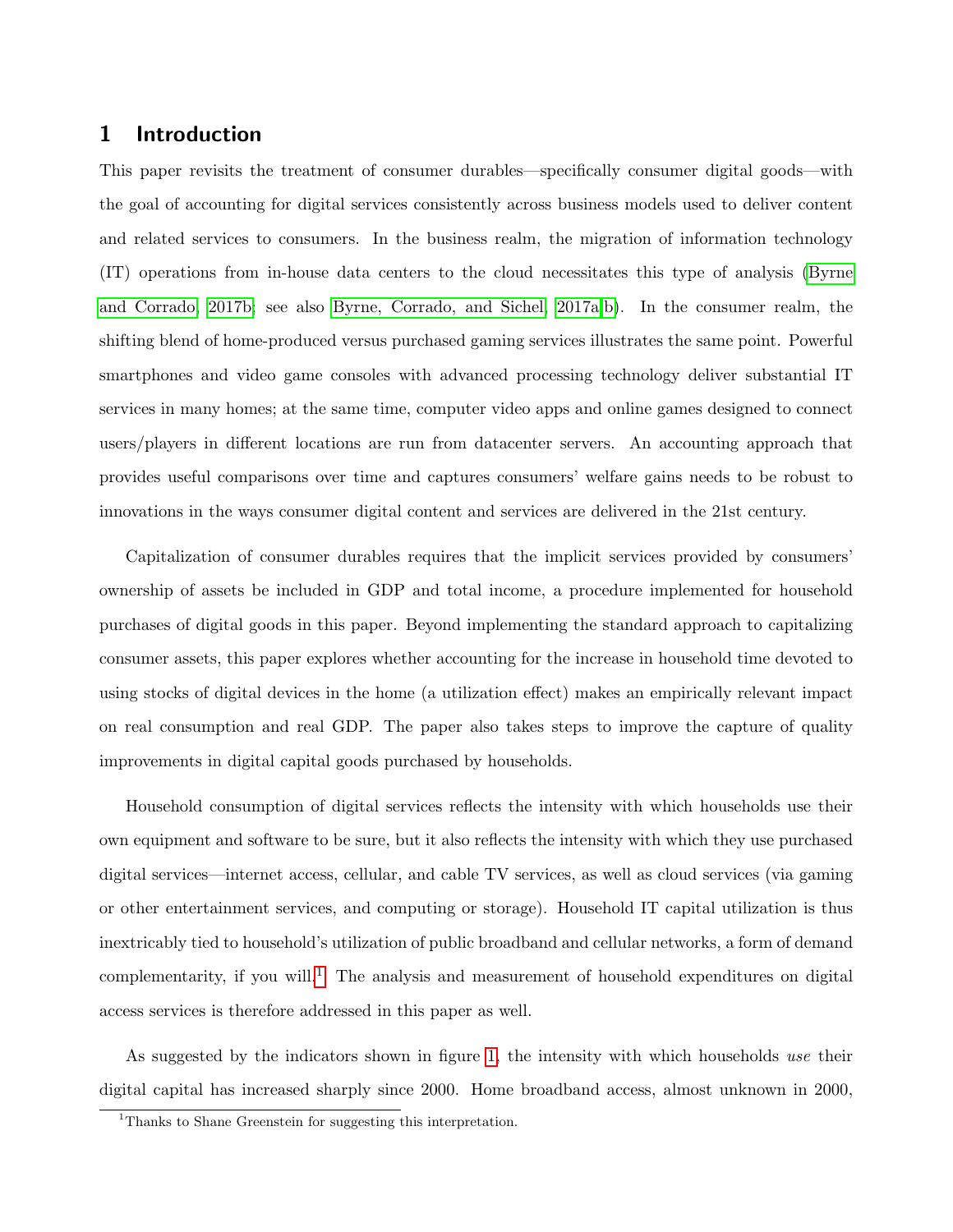is now used by three-quarters of American adults; the use of mobile devices providing internet access nearly anywhere at any time shot up just as broadband penetration gains began to slow; and an increasing number of adults, for good or ill, tax their home network with work activity. And, these indicators only begin to tell the story. The examples of rising quality delivered per unit of time spent connected are obvious: on-demand streaming of a seemingly endless library of video on nearly any device with a screen, high-quality video and still photography on your phone, seemingly intelligent navigation applications that thread us through traffic and entice us into the approaching coffee shop with coupons, etc. Although the standard approach in both national accounting (owner-occupied housing) and the productivity literature (when consumer durables are capitalized) is to ignore the utilization dimension, this paper finds that this convention leaves one of the most important aspects of the digital transformation of consumer activity out of the picture.

<span id="page-2-0"></span>



The roadmap of this paper is as follows. First we set out a framework for thinking about (a) how capitalization of consumer digital goods impacts measured GDP and productivity, and (b) how household utilization of stocks fits into the picture, including their impact on payments for digital access services. Then we set out our empirical approach and present our results, which begin in 1985. We find that real consumer digital capital services grows more than 20 percent per year and contributes a tad less than 1/4 percentage points per year to real GDP growth (1985 to 2015). Our framework measuring real spending for network access services produces estimates that also growth about 20 percent per year. The implications of these estimates for productivity and consumer welfare are spelled out in the last section of the paper. They portray an economy in which the many innovations in the delivery of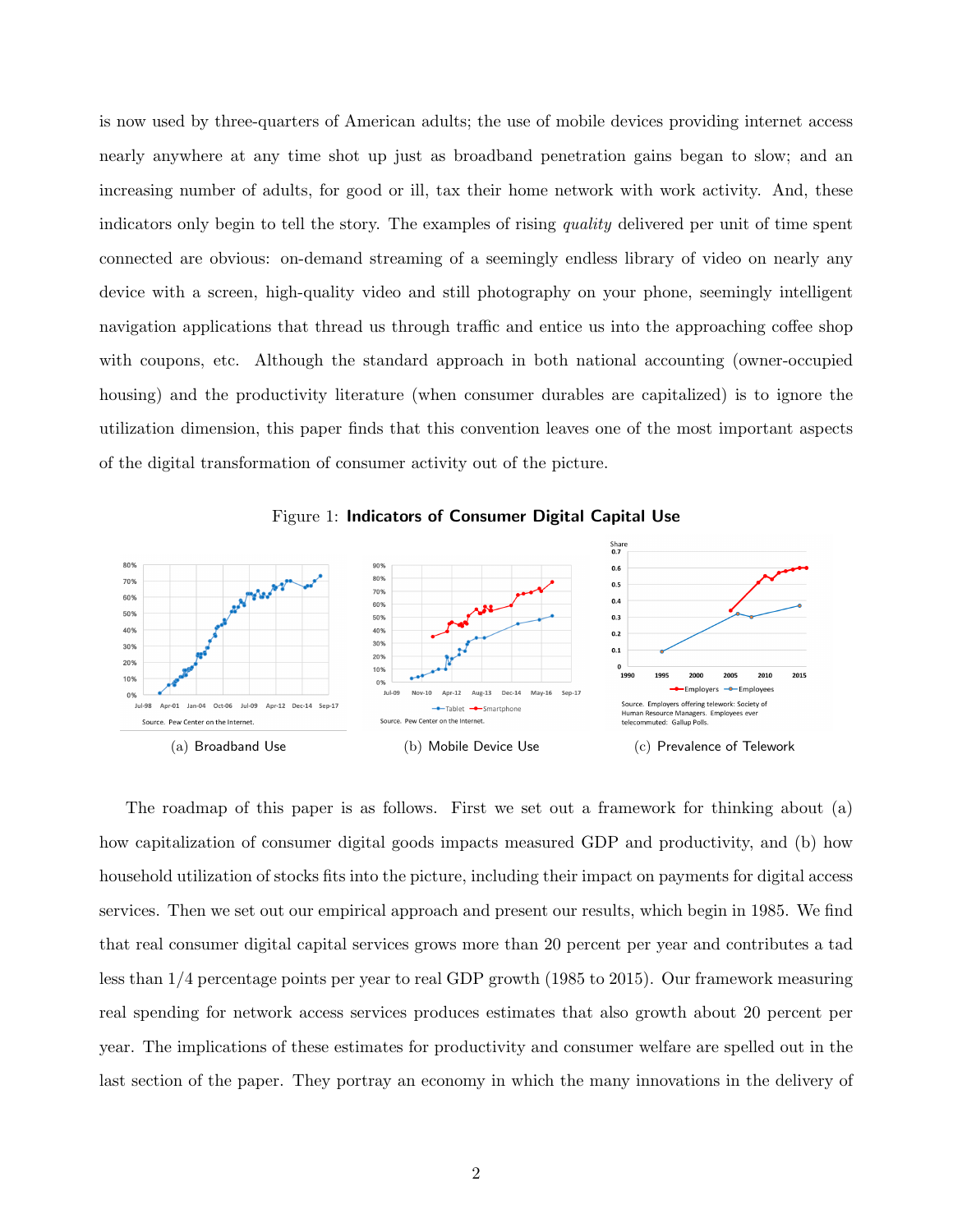content to consumers that are captured in our estimates boost measured GDP growth in the United States by about .6 percentage points per year.

## 2 Framework and Approach

The framework used in this paper is adapted from [\(Byrne and Corrado, 2017b\)](#page-28-0), who modified a model originally due to [Oulton](#page-29-0) [\(2012\)](#page-29-0) to include intermediate IT services to account for the growth and popularity of business use of the cloud platform. The macro equations of the Byrne-Corrado-Oulton model, reviewed below, are fundamentally unchanged when household production and use of digital capital are incorporated but parameters used to calibrate the model's solution are potentially affected substantially.

#### 2.1 Model

Total final demand Y consists of investment  $(I)$  and consumption  $(C)$  produced in two sectors of the economy. The two producing sectors are: a general business sector excluding information and communication technology (ICT) producers (denoted by the subscript  $N$ ), and an ICT sector (denoted by the subscript T) that consolidates business and household production of ICT goods and services. Thus we have

(1) 
$$
Y = C + I = Y_T + Y_N ; \quad Y_T = C_T + I_T ; \quad Y_N = C_N + I_N ;
$$

and

(2) 
$$
PY = P_T Y_T + P_N Y_N ; \quad \overline{w}_T = \frac{P_T Y_T}{PY} .
$$

where P is the price level,  $P_T$  and  $P_N$  are sector prices, and  $\overline{w}_T$  represents the relative size of the ICT sector in total final demand in nominal terms.

The model assumes there is faster technical progress in the ICT sector. Denoting the rate of growth in the Hicksian shifter  $(A_i)$  in the sectoral production functions (not shown) as  $\mu_i$ , this assumption is expressed as  $\mu_T > \mu_N$ . A major simplifying assumption is then employed to solve the model, namely, that the sectoral production functions exhibit constant returns and differ only by their  $A_i$  terms. This implies factor shares and input quantities are the same in both sectors.

Log differentiation of the model's factor payments equations (not shown) yields the result shown by [Oulton](#page-29-0) [\(2012\)](#page-29-0) that relative ICT price change equals (the negative of) relative ICT sector TFP growth.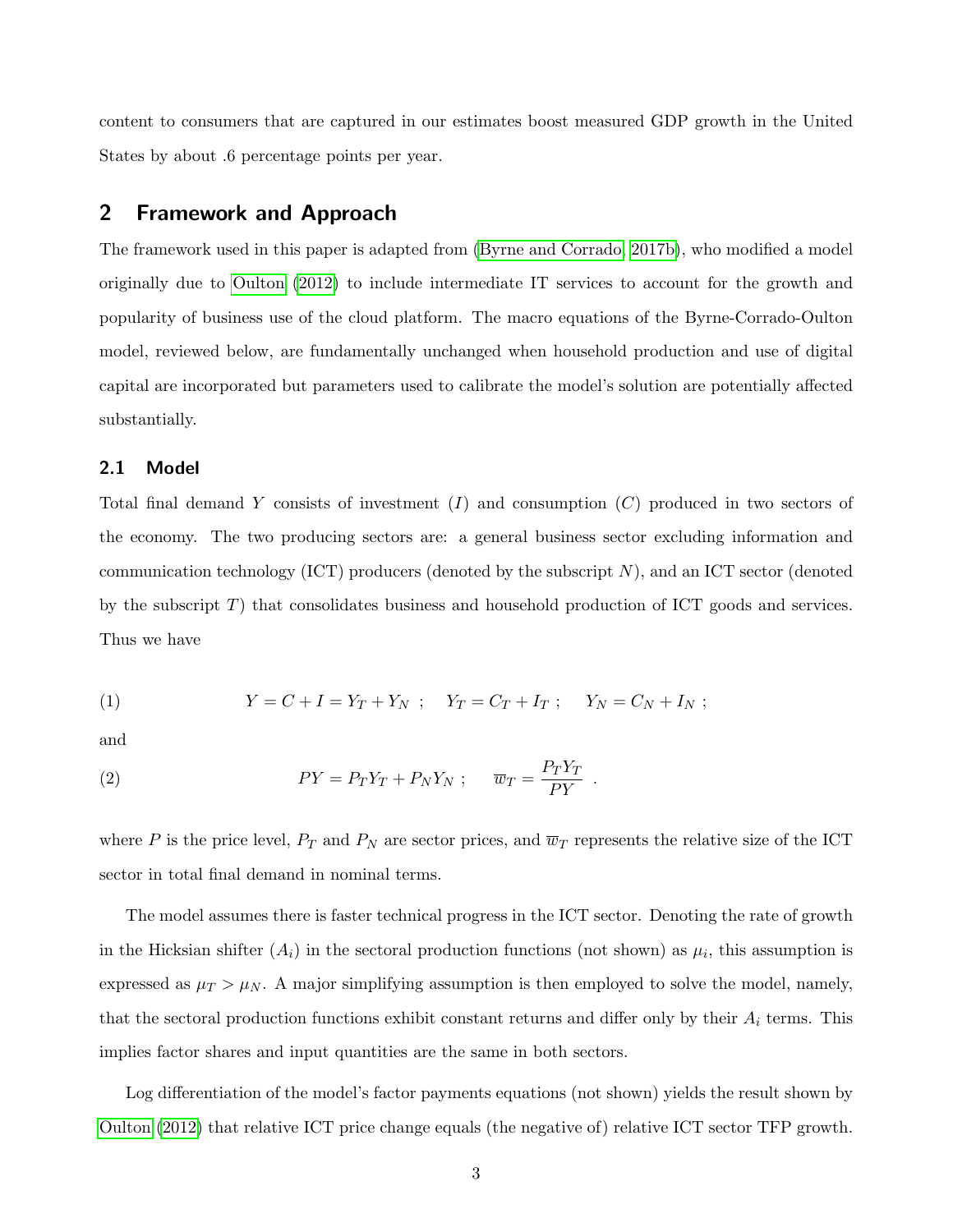Defining the relative ICT price as  $p = P_T/P_N$ , this result is expressed as a steady-state rate of change in relative prices  $\dot{p}$  given by

(3) 
$$
\dot{p} = \mu_N - \mu_T < 0 \; .
$$

The model's steady-state solution for the contribution of ICT to the growth in GDP per hour ( .  $OPH)$ is then given by

<span id="page-4-1"></span>(4)   
Contribution of ICT sector to 
$$
\vec{OPH} = \frac{\overline{v}_{K_T} + \overline{\zeta}_T^N}{-\overline{v}_{K_T} - \overline{v}_{K_T}}(-\vec{p}) + \overline{w}_T(\vec{p})
$$

$$
m_{\text{m}} = \frac{\frac{U_{1} + V_{2} - U_{2}}{U_{L}}(-\dot{p})}{\frac{U_{1} - U_{2}}{U_{L}}}
$$
\n
$$
m_{\text{m}} = \frac{U_{1} - \dot{p}}{U_{L}}
$$
\n
$$
m_{\text{m}} = \frac{U_{1} - \dot{p}}{U_{L}}
$$
\n
$$
m_{\text{m}} = \frac{U_{1} - \dot{p}}{U_{L}}
$$
\n
$$
m_{\text{m}} = \frac{U_{1} - \dot{p}}{U_{L}}
$$
\n
$$
m_{\text{m}} = \frac{U_{1} - \dot{p}}{U_{L}}
$$
\n
$$
m_{\text{m}} = \frac{U_{2} - \dot{p}}{U_{L}}
$$
\n
$$
m_{\text{m}} = \frac{U_{1} - \dot{p}}{U_{L}}
$$
\n
$$
m_{\text{m}} = \frac{U_{1} - \dot{p}}{U_{L}}
$$
\n
$$
m_{\text{m}} = \frac{U_{1} - \dot{p}}{U_{L}}
$$
\n
$$
m_{\text{m}} = \frac{U_{1} - \dot{p}}{U_{L}}
$$
\n
$$
m_{\text{m}} = \frac{U_{1} - \dot{p}}{U_{L}}
$$
\n
$$
m_{\text{m}} = \frac{U_{1} - \dot{p}}{U_{L}}
$$
\n
$$
m_{\text{m}} = \frac{U_{1} - \dot{p}}{U_{L}}
$$
\n
$$
m_{\text{m}} = \frac{U_{1} - \dot{p}}{U_{L}}
$$
\n
$$
m_{\text{m}} = \frac{U_{1} - \dot{p}}{U_{L}}
$$
\n
$$
m_{\text{m}} = \frac{U_{1} - \dot{p}}{U_{L}}
$$
\n
$$
m_{\text{m}} = \frac{U_{1} - \dot{p}}{U_{L}}
$$
\n
$$
m_{\text{m}} = \frac{U_{1} - \dot{p}}{U_{L}}
$$
\n
$$
m_{\text{m}} = \frac{U_{1} - \dot{p}}{U_{L}}
$$
\n
$$
m_{\text{m}} = \frac{U_{1} - \dot{p}}{U_{L}}
$$
\

.

where  $\overline{v}_{K}$  and  $\overline{v}_L$  are the shares of ICT capital and labor in total income, respectively, and  $\overline{\zeta}_T^N$  $T$  is ICT business services purchased by sector N relative to total income in the economy.<sup>[2](#page-4-0)</sup> In the analysis that follows, the contribution of ICT to productivity via diffusion of its technologies to the non-ICT sector through purchases of ICT services is not discussed (but see [Byrne and Corrado, 2017b\)](#page-28-0). The analysis in this paper focusses on how the contribution of ICT to  $\overrightarrow{OPH}$  via the investment and production effects changes when the asset boundary is extended to include consumer digital durable goods.

#### 2.2 Asset boundary

The extension of the asset boundary of GDP to include household spending on ICT equipment and software gives rise to two changes in national accounts. First, because household spending is a component of total final expenditures, when long-lived outlays previously counted as consumption are reclassified as capital spending, the expenditure reclassification, by itself, does not change GDP. But a second change creates a new final expenditure category—imputed services to the newly classified capital good—and this adds to GDP. As in capital services used by producers, the imputed service flow is a gross rental payment [\(Jorgenson, 1963\)](#page-29-1), i.e., the service flow is a rental price multiplied by a volume measure of the newly capitalized net stocks.

<span id="page-4-0"></span> ${}^{2}$ Equation [\(4\)](#page-4-1) is derived in the online appendix ([http://www.csls.ca/ipm/33/Byrne\\_Corrado%20Appendix.pdf](http://www.csls.ca/ipm/33/Byrne_Corrado%20Appendix.pdf)) to [Byrne and Corrado](#page-28-0) [\(2017b\)](#page-28-0).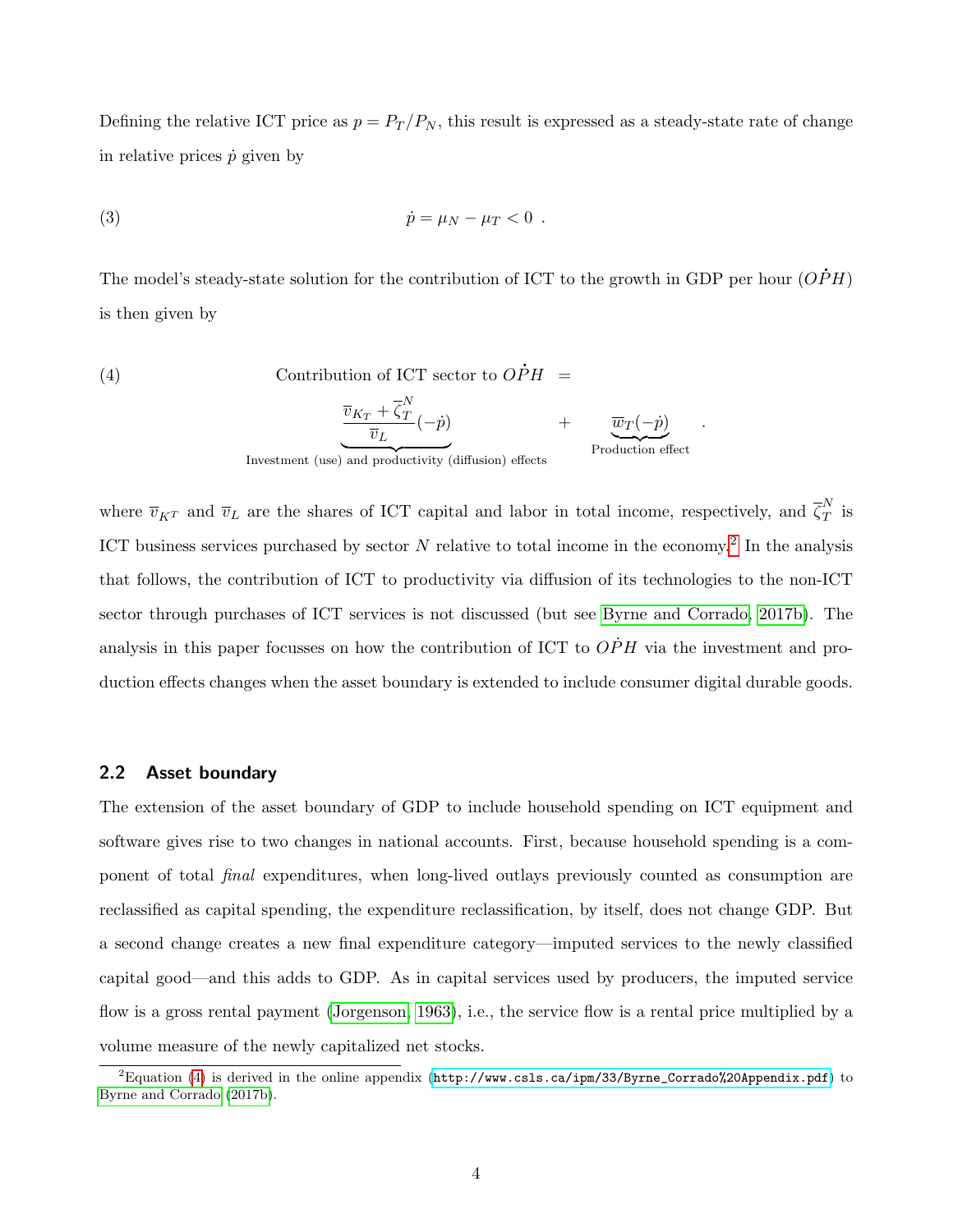The foregoing implies the calibration of the parameters in equation [\(4\)](#page-4-1) are affected by extending the GDP asset boundary to include household ICT stocks. First, the production effect is unequivocally larger because the additional services produced and consumed have been added to GDP, with the result that the ICT sector accounts for a larger share of final demand in the economy,  $\overline{w}_T$ . Second, the use or investment effect also becomes larger because the income imputed to the newly capitalized ICT stocks is added to total income and boosts the overall ICT capital income share,  $\overline{v}_{K}$ . Last, because this paper also reconsiders existing price measures for consumer digital equipment investment and develops new price measures for consumption of digital services as part of the asset boundary expansion, estimates of  $\dot{p}$  must be reevaluated in light of the new price measures.

ICT share of final demand  $(\overline{w}_T)$ . The empirical importance of imputing services flows to consumer digital stocks is suggested by figure [2,](#page-5-0) which shows the (existing) relative size the digital sector of the U.S. economy in terms of what it supplies to final demand, 5.6 percent of GDP for the past ten years (2004 to 2014). Compare the relative size of the light versus dark blue shaded areas. Together they represent the share of total private ICT equipment and software spending (E&S) in private domestic final demand—a total that is more than 50 percent larger than



<span id="page-5-0"></span>

Note:  $E & S$  is equipment and software.  $PFI =$  private fixed investment. PFI ICT E&S excludes software R&D. PCE components include audio, video, and cellular equipment and exclude landline telecommunications. Source: [Byrne and Corrado](#page-28-0) [\(2017b\)](#page-28-0) based on data from BEA.

the spending currently capitalized as private fixed investment in ICT (the dark blue section alone). Considering that capital services tends to approximate investment outlays [\(Jorgenson, 1966\)](#page-29-2), the capitalization of consumer digital stocks would appear to be consequential for calibrating the potential contribution of ICT to .  $OPH.$ 

ICT share of capital income  $(\overline{v}_{K^T})$ .  $\;$  Let  $K^j_i$  $i$  denote sector j's net stock of investment goods of type i  $(i = T, N)$ , where recall sector T includes both households  $(H)$  and businesses  $(B)$  as producers of ICT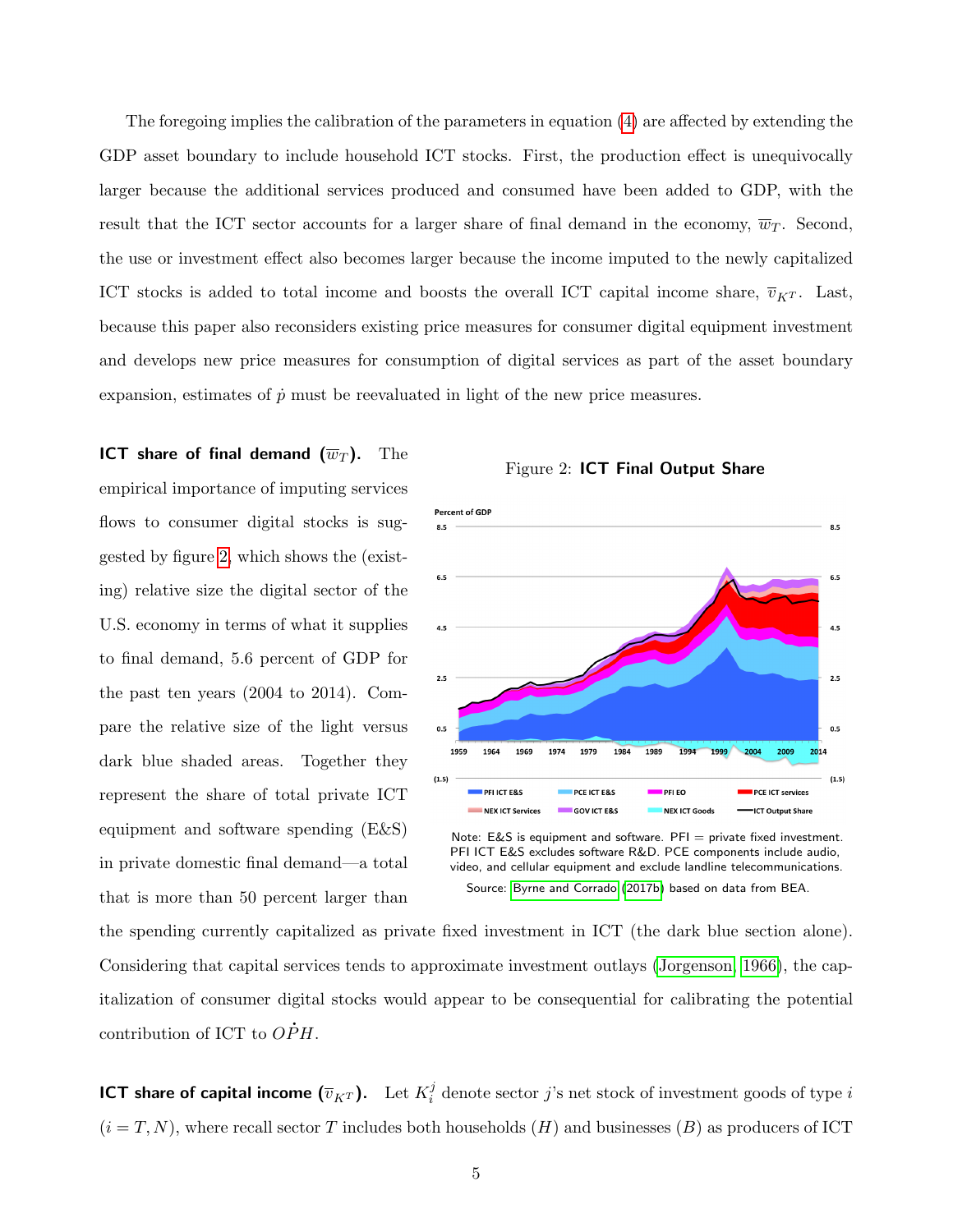services; the two subtypes of ICT producers will be distinguished when needed by these superscripts. Let total ICT capital income *prior* to recognizing household ICT stocks be given by  $R_T^B(K_T^{T^B} + K_T^N)$ , where  $R_T^B$  is the business sector's rental price for a unit of ICT capital.<sup>[3](#page-6-0)</sup> Then in the boundary-extended version of the model,

(5) 
$$
\overline{v}_{K_T} = \frac{R_T^B (K_T^{T^B} + K_T^N) + R_T^H K_T^{T^H}}{PY}
$$

where  $R_T^H$  is the household rental price for a unit of ICT capital,  $K_T^{T^H}$ , and  $R_T^H K_T^{T^H}$  augments both factor income and final demand.

**Should imputed services be use-adjusted?** Let us be more precise and denote household ICT capital income as  $\overline{R_T^H} K_T^{T^H}$ , where a "bar" is placed over the household rental price to indicate it is based on an ex ante rate of return, and denote household ICT capital services consumption as  $P^{S_T^{TH}} S_T^{T^H}$  As conventionally represented, e.g., when imputing rents to consumer durables in productivity analysis, the imputed value of household ICT capital income and ICT capital services consumption are equal yielding

<span id="page-6-1"></span>(6) 
$$
P^{S_T^{TH}} S_T^{T^H} \equiv \overline{R_T^H} K_T^{T^H} = \underbrace{(\overline{\rho} + \delta_T^H)}_{Ex \text{ Ante Rental Rate}} P^{I_T^{TH}} K_T^{T^H}
$$

where  $\bar{\rho}$  is an ex ante real household discount rate,  $\delta_T^H$  is a depreciation rate for household stocks of digital goods, and  $P^{I_T^{TH}}$  is a quality-adjusted investment (or asset) price index for those stocks. In this approach, the digital goods asset price deflator  $P^{I_T^{TH}}$  is also the price deflator for the consumption of digital capital services  $P^{S_T^{TH}}$  (e.g., see [Jorgenson and Landefeld, 2006\)](#page-29-3).

Private industry capital income is generally understood to include a utilization effect when the rate of return is calculated on an ex post basis following [Jorgenson and Griliches](#page-29-4) [\(1967\)](#page-29-4); see [Hulten](#page-29-5) [\(2009\)](#page-29-5) for a discussion. If we wish to account for household capital use rates in a conceptually parallel way, equation [\(6\)](#page-6-1) would be viewed as a capacity flow, in which case imputed income and consumption

<span id="page-6-0"></span><sup>&</sup>lt;sup>3</sup>The rental price of using ICT capital differs by producing sector in a two sector model, but differences across business sectors are not central to this paper and are ignored; see the [Byrne and Corrado](#page-28-0) [\(2017b\)](#page-28-0) online appendix for further details.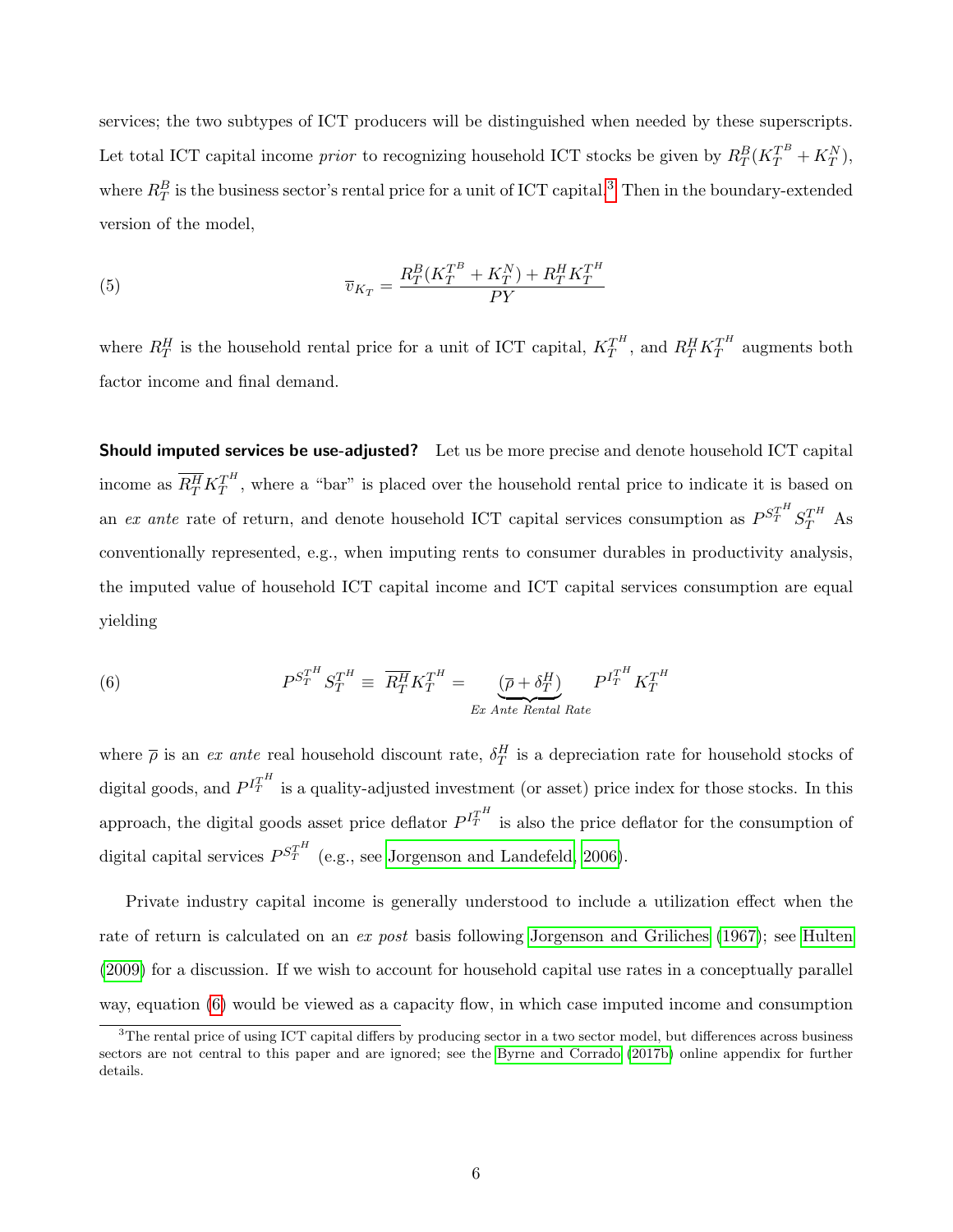would be given by

<span id="page-7-0"></span>(7) 
$$
P^{S_T^{TH}} S_T^{T^H} \equiv R_T^H K_T^{T^H} = \underbrace{\lambda(\overline{\rho} + \delta_T^H)}_{\text{Ex Post Rental Rate}} P^{I_T^{TH}} K_T^{T^H}
$$

where  $\lambda$  is a factor of proportionality that reflects the use intensity of household digital stocks. The basic idea in equation [\(7\)](#page-7-0) is that  $\lambda \bar{\rho}$  better represents the actual (or ex post) net return households receive from each dollar spent on durable digital goods. This suggests that trends in use rates might affect actual asset prices, a topic examined later in this paper.[4](#page-7-1)

It seems evident that if market prices or quantities of digital goods and services have been impacted by the dramatic increase in household digital asset use, i.e., that substitution across the production boundary used for GDP has taken place, estimates of real consumption and productivity growth may be misstated if the trends in household utilization suggested by figure [1](#page-2-0) are ignored. But a literal use of [\(7\)](#page-7-0) would not be compatible with a broader move to capitalize all consumer durable goods in national accounts based on [\(6\)](#page-6-1). Are consumer nondigital stocks, e.g., lawnmowers, used 24/7?

## 3 Methods

The foregoing suggest a need to develop methods for capitalizing consumer digital goods that capture the changes in household production and consumption of digital services that are especially evident since the turn of the 21st century and do so in a national-accounts compatible way.

#### 3.1 Real imputed digital services consumption

In terms of real growth, a use-adjusted approach to imputing services flows to consumer durables can be accomplished in two observationally equivalent ways.

The first is to make a use adjustment is to estimate the new nominal imputed income as in equation [\(7\)](#page-7-0), where the income adjustment generates a real output and productivity impact and  $P^{I^H_T}$  remains the price index for imputed digital services consumption.<sup>[5](#page-7-2)</sup> To see the real effects, let  $\bar{\rho}$  and  $\delta_t^H$  be held constant, and log differentiate [\(7\)](#page-7-0). This reveals that the rate of change of real household digital capital

<span id="page-7-1"></span><sup>&</sup>lt;sup>4</sup>Note that equation [\(7\)](#page-7-0) also implies that higher use intensity is associated with higher depreciation, but this is ignored and not consequential to our final analysis.

<span id="page-7-2"></span> $5$ As we now focus on services produced exclusively in the T sector, the notation is simplified to indicate that the relevant distinction is whether the services are produced by households or businesses.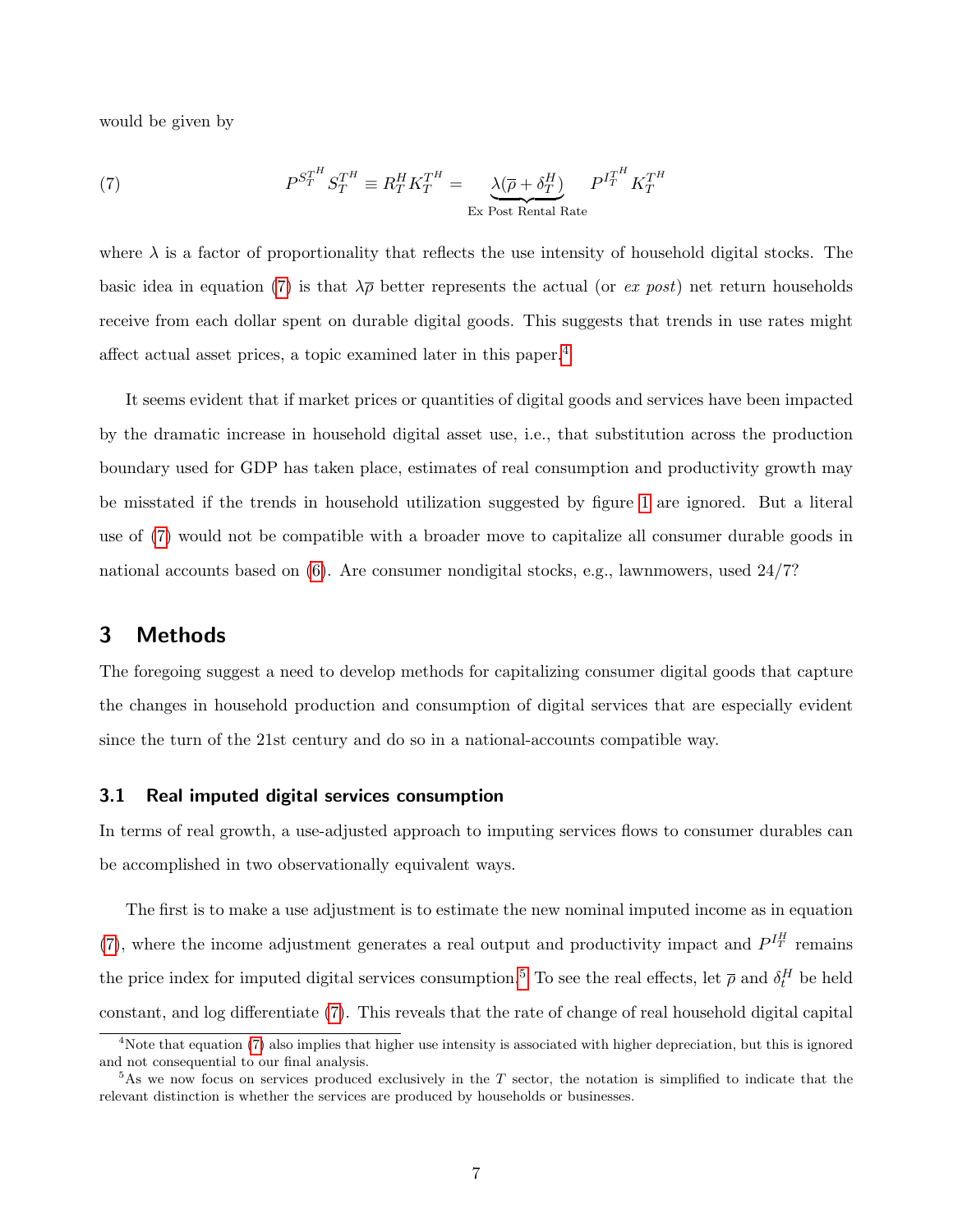services with a use correction is given by  $\dot{\lambda} + \dot{K_T^H}$ , i.e., changes in the use intensity of household digital stocks augment real growth.

From the household perspective, however, the rate of change in the *effective* consumption price of services yielded by a unit of digital capital then is not  $P^{I_H^H}$ , but rather  $P^{I_H^H} - \lambda$ . The second approach then makes a use-adjustment by retaining the standard method for calculating imputed nominal services, i.e., it uses equation [\(6\)](#page-6-1) to determine  $P^{S_T^H}S_T^H$ , but it defines  $\frac{P^{I_T^H}}{\lambda}$  as the consumption price index for the services  $P^{S_T^H}$ . The *actual* log price change for imputed consumer digital capital services is then given by

<span id="page-8-0"></span>
$$
P^{\dot{S}^H_T} = P^{\dot{I}^H_T} - \dot{\lambda}
$$

where  $S_T^H$  is defined as the volume of services *consumed* from ownership of digital stocks  $K_T^H$ , and a rising household use intensity boosts the rate of growth of real consumer digital capital services growth.

#### 3.2 Complementarity with network access services

The generation of household digital services reflects not only households' use of digital devices, but also their take up of network access services. The typical delivery model for access services is a subscription model where households pay a monthly fee in return for continuous access to a range of services, e.g., broadband, smartphone, cable TV, subscription video-on-demand (or SVoD).

In terms of measurement, the demand complementarity between the use of devices and use of access services raises both possibilities and challenges. First, complementarity suggests we can exploit the degree to which access modes are utilized to obtain a measure of household use intensity. Note that while we generally have figures for hours of use by access mode, these are coarse indicators because they do not capture consumption intensity—just as automobile manufacturing plant hours don't capture the speed of the assembly lines running inside the plant (e.g., see [Aizcorbe, 1992\)](#page-28-3). Ideally, we want a measure of households' use of the potential performance of communication networks, where performance is a consistently-defined time series (e.g., as in [Hilbert and L´opez, 2011,](#page-28-4) who measured communication capacity in terms of optimally compressed megabytes per year).

Second, network access fees are a component of personal consumption expenditures in national accounts irrespective of use rates. If imputed services are adjusted for utilization, should network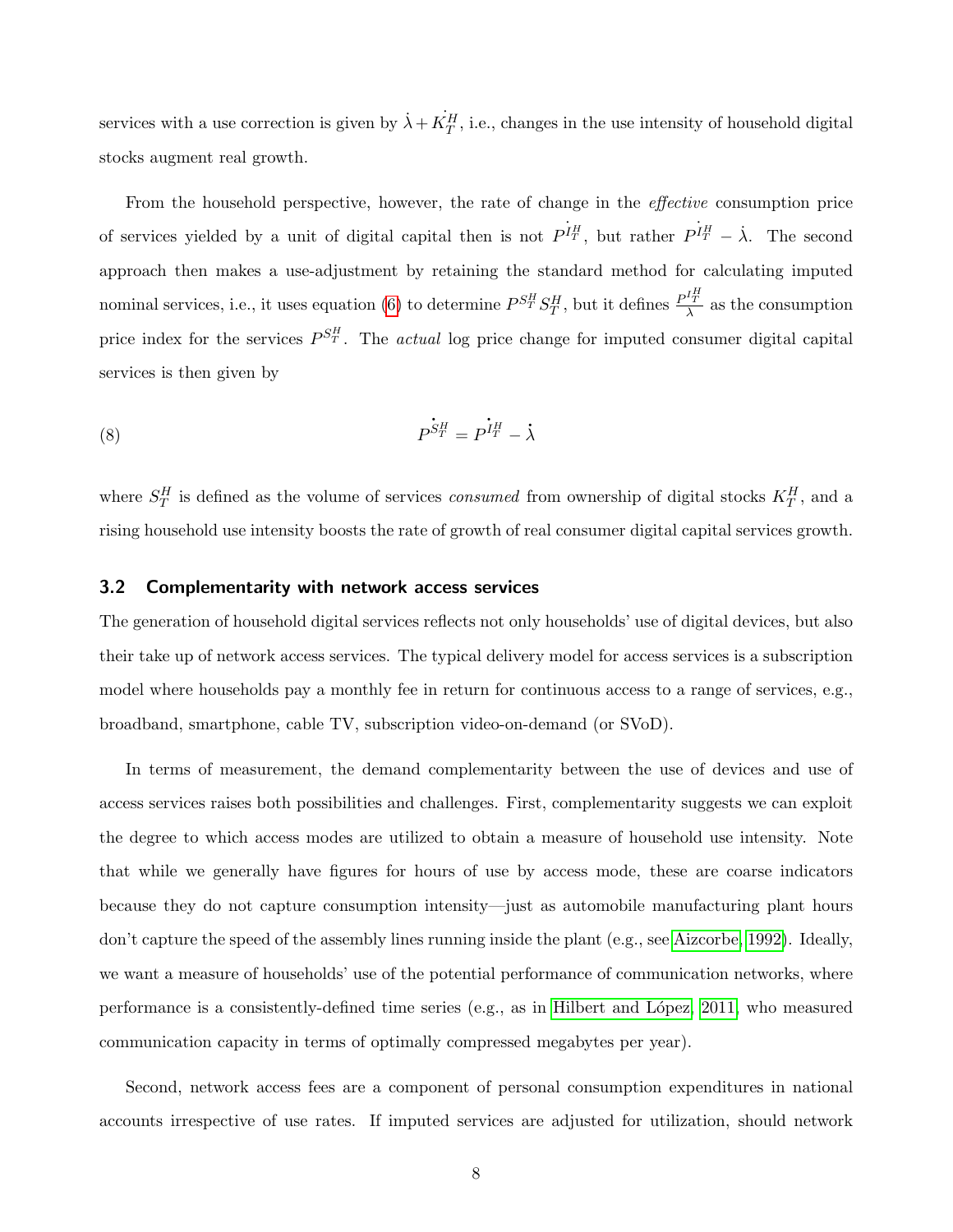access services be measured on a consumption basis, too? And if that answer is yes, which it seems it should be, then the intensity of average network use is directly related to the quality component of access services consumed.

Third, an approach that defines  $P^{S_T^H}$  as  $\frac{P^{I_T^H}}{\lambda}$  does not disturb the conceptual basis for the measurement of the asset price of consumer digital capital,  $P^{I_T^H}$ . However, in reality, demand complementarity suggests that, taking the marginal productivity of the capital as given, if consumers viewed their ability or desire to utilize each unit of  $K_T^H$  as having increased (better broadband, greater access to content), they would be willing to pay either (a) a higher price for each unit of  $K_T^H$  capital and/or (b) a higher price for a digital access service plan per each unit of  $K_T^H$  capital owned. In a more complex model, limitations on household time and diminishing returns ultimately dampen these effects, but as shall be seen in the empirics to follow, these mechanisms appear to have been operating in recent years.<sup>[6](#page-9-0)</sup>

#### <span id="page-9-2"></span>3.3 Real digital access services

Consider now the decomposition of consumer outlays for subscriptions to digital access services into price and quantity components. From a producer perspective, ignoring differences by service type and service plan, and letting N be the number of plans (or users), these services are denoted as  $P^{O_T^B}O_T^B$ , where  $\frac{O_T^B}{N}$  is the potential quantity of services offered per plan, and  $\frac{P^O_T^B O_T^B}{N}$  is the average price of a plan. Taking into account the usual issues regarding peak load planning, etc., producers set this price based on their preferred rate of utilization in conjunction with the offered quantity.

From a consumer perspective, denote payments for subscription plans as  $P^{C_T^B} C_T^B$  where  $C_T^B$  =  $u^B O_T^B$ , where  $u^B$  denotes the degree to which offered capacity is consumed. While this suggests that a higher  $u^B$  is associated with a lower effective average price per plan, consumers do not observe  $O_T^B$  because  $u^B$  is an outcome of their ex post consumption choice in relation to the expectation of producers. From the household view, they consume  $\frac{C_T^B}{N}$  quantity of services per plan and pay the average price noted above for this consumption.[7](#page-9-1)

Now define the quantity of access services consumed by households in terms of petabytes (PB) of Internet Protocol (*IP*) traffic, in which case  $C_T^B = IP$ ,  $O_T^B = IPC$ , where *IPC* is providers' capacity

<span id="page-9-1"></span><span id="page-9-0"></span> $6$ The foregoing ignores network externalities and impacts they may have on households' view of the effective price.

<sup>7</sup>Although not directly relevant to the measurement story, note that if the actual quantity consumed exceeds producer expectations, producers will need to adjust capacity. But bringing new capacity online in this industry usually occurs with a lag—during which time access service prices may be higher than otherwise might be the case, depending of course on the degree of competition and the extent to which higher-than-preferred utilization of existing capacity pushes up operating costs.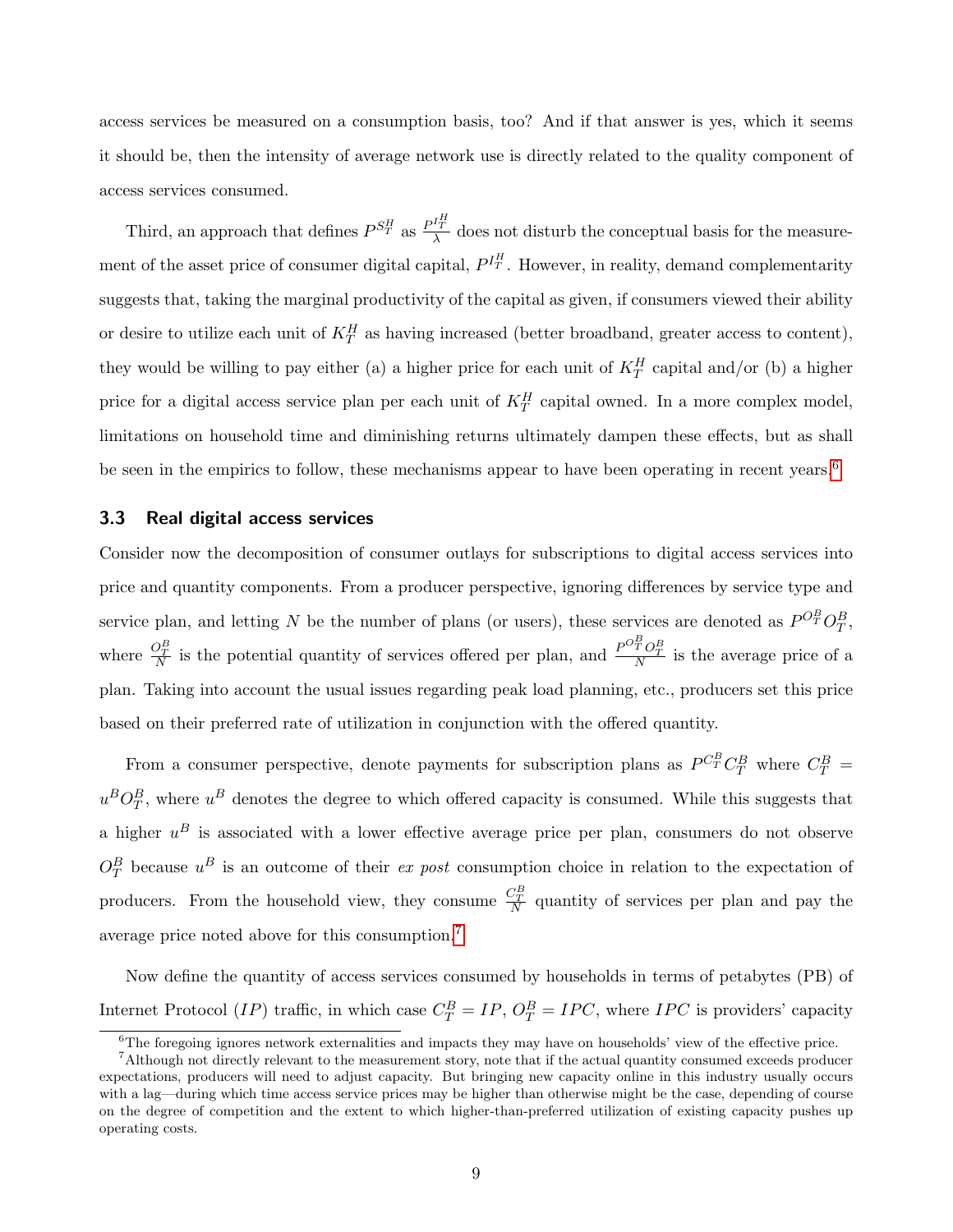and  $u^B = \frac{IP}{IPC}$ . This puts us in a position to define a measure for  $\lambda$ , the average use intensity of consumers digital capital,

<span id="page-10-1"></span>(9) 
$$
\lambda = \frac{C_T^B}{N} = \frac{IP}{N}
$$

and also a price index for purchased digital access services:

<span id="page-10-0"></span>
$$
(10) \t\t\t\tP^{C_T^B} = \frac{P^{O_T^B} O_T^B}{IP}.
$$

Note that the price index [\(10\)](#page-10-0) implies that a higher average use intensity is associated with higher quality services.

This measure of  $\lambda$  reflects a chain of utilization margins, the most important of which is that, depending on the nature of the applications run by consumers, the number of unduplicated hours consumers devote to connectivity will not translate one-for-one to IP traffic. Other margins include that the number of users may differ from the number of plans and that this may change over time(e.g., when within a household, children become users); the number of devices may be greater than the number of users, and hours per device and per user may change over time.

The combined changes in these margins of use—the  $\dot{\lambda}$  that enters equation [\(8\)](#page-8-0), the definition of the price deflator for imputed capital services—may be measured as the difference between the price index for access services and the average price paid. To see this, starting from [\(9\)](#page-10-1), we have the following:

(11)  
\n
$$
\begin{aligned}\n\dot{\lambda} &= \dot{C}_T^B - \dot{N} \\
&= u^B + \dot{O}_T^B - \dot{N} \\
&= I\dot{P} - I\dot{P}C + I\dot{P}C - \dot{S}\n\end{aligned}
$$

After adding and subtracting  $P^{O_T^B}O_T^B$ , we obtain .

$$
= \left(\frac{P^{O_{TB}}O_T^B}{IP}\right) - \left(\frac{P^{O_P^B}O_T^B}{N}\right) ,
$$

.  $N$  .

which after substitution from [\(10\)](#page-10-0) reduces to

$$
= P^{\dot{C}_T^B} - \big(\frac{P^{O_T^{\dot{B}}} O_T^B}{N}\big) .
$$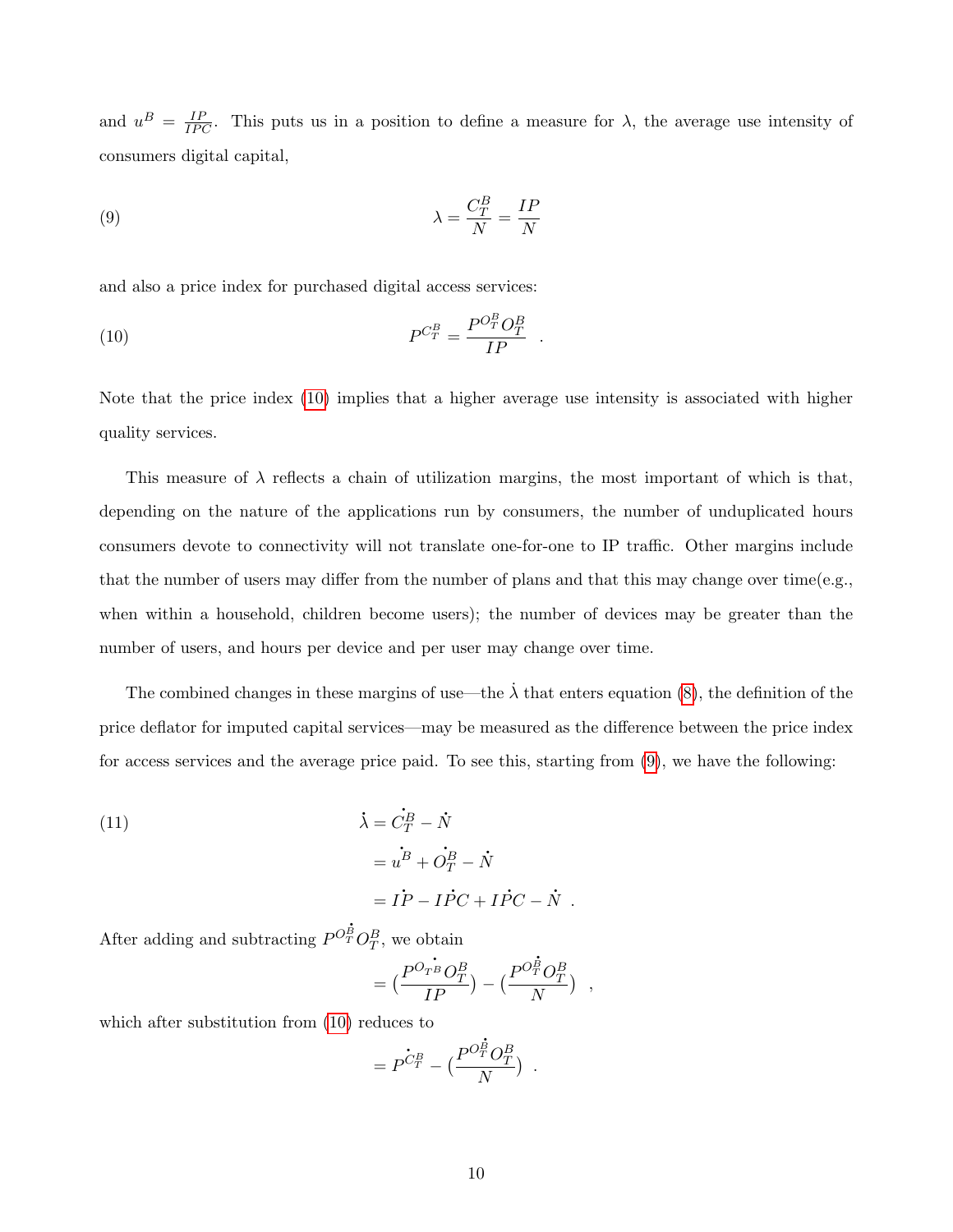#### 3.4 Digital access service providers' utilization

Consider now how one might measure  $u^B$ , which can be used to help analyze price measures for consumer digital assets, capital services, and access services as defined above.

As previously indicated, private industry capital income is generally understood to include a utilization effect, and previous work has considered how to extract a measure of network capital utilization from productivity data for Internet service providers, or ISPs [\(Corrado, 2011;](#page-28-5) Corrado and Jäger, [2014;](#page-28-6) see also [Corrado and van Ark, 2016\)](#page-28-7). The basic idea in these works is that when an ex ante approach is used to determine an industry's return, a utilization factor can be calculated so as to exhaust observed capital income—provided, that is, the industry's aggregate net stock of capital is not particularly sensitive to composition differences in asset use, i.e., it acts more or less as a single capital good as in [Hulten](#page-28-8) [\(1986,](#page-28-8) [2009\)](#page-29-5). The above-cited works argue that this is largely the case for network services providers in the United States, and [Corrado](#page-28-5) [\(2011\)](#page-28-5) found substantial differences between their ex post calculated nominal rate of return and the market rates typically used in ex ante productivity analysis.

Let us then define the network services providing industry's ex post gross return as

(12) 
$$
\Phi^{ISP} = (r^{ISP} + \delta^{ISP} - \pi^{ISP})
$$

where  $r^{ISP}$  is a nominal net return determined residually in the usual way, given depreciation  $\delta^{ISP}$ and revaluation of the industry's capital stock  $\pi^{ISP}$ . Now define the industry's ex ante gross return as

(13) 
$$
\overline{\Phi}^{ISP} = (\overline{r} + \delta^{ISP} - \pi^{ISP})
$$

where  $\bar{r}$  is an ex ante nominal rate of interest. Let  $u^{ISP}$  be the industry's capital utilization rate. As shown in the appendix, this utilization rate is given by

<span id="page-11-0"></span>(14) 
$$
u^B = \frac{\Phi^{ISP}}{\overline{\Phi}^{ISP}}
$$

which suggests the relationship between the ex post and ex ante rate of return, i.e., r versus  $\bar{r}$ , for an industry or sector is an indicator of its capital utilization. In models that introduce imperfect competition in an otherwise standard neoclassical growth framework (e.g., [Rotemberg and Woodford,](#page-29-6)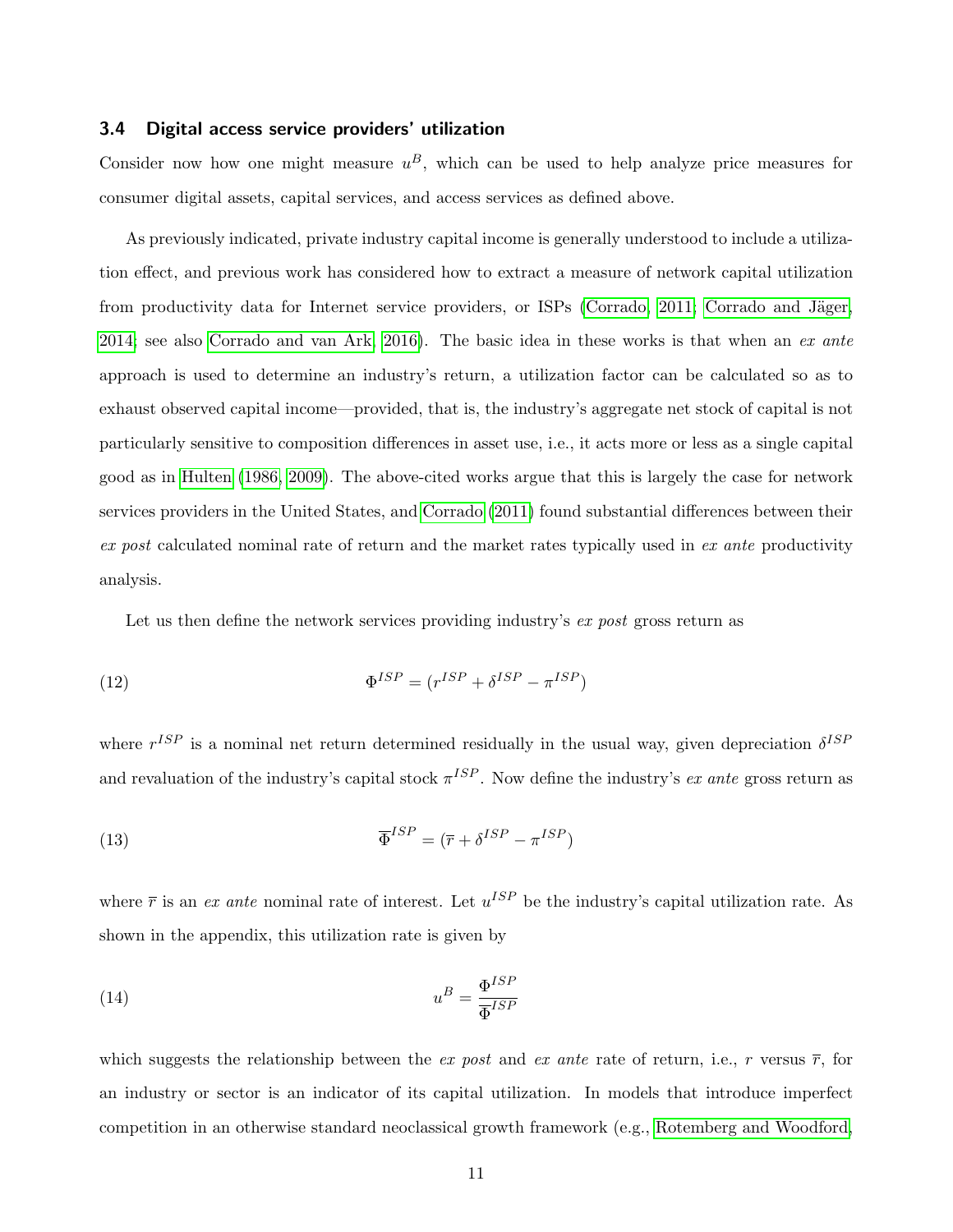[1995\)](#page-29-6), utilization is absorbed in a more general inefficiency wedge capturing, among other things, the ability of firms to maintain a price markup.

## 4 Data Sources and Empirical Scope

The data sources and empirical scope of the estimates we develop in this paper—consumer digital asset stocks, digital asset prices, household use intensity of digital networks, network provider capital utilization, and services prices for imputed digital capital services and digital access services—are set out below.

#### 4.1 Current Cost Net Stocks

Table [1,](#page-13-0) column (1), lists the 14 product classes of consumer durable goods whose spending is capitalized in our analysis. They range from TVs, to computers and software, to cell phones. In terms of service lives, the products are grouped into two categories, those with a 9 year service life (A) and those with a 5 year service life (B). These groupings are indicated in column (2) of the table, and are a (slight) simplification of the service life categories used by BEA in their fixed asset accounts, with the result that our estimates of nominal net stocks (i.e., stocks at current cost) differ only slightly from those issued by BEA in its fixed asset accounts.

To compute our current cost net stocks we follow BEA and use a Hulten-Wykoff declining-balance rate of 1.65 for all categories (including computers, unlike BEA), implying geometric depreciation rates for groups A and B of .1[8](#page-12-0)33 and .3300, respectively.<sup>8</sup> We first calculate an end-of-year (EOY) net stock of capital for each product class  $j$  in table [1](#page-13-0) using the perpetual inventory method with geometric depreciation:

(15) 
$$
K_{j,EOY}^H = I_{j,t}^H (1 - \frac{\delta_j^H}{2}) + (1 - \delta_j^H) K_{j,EOY-1}^H
$$

where  $I_{j,t}^H$  is annual average real investment for the year t, calculated by deflating nominal spending on each product class using price indexes  $P_{j,t}^H$  based on the sources listed in column (3) of table [1,](#page-13-0) discussed and presented below. Following BEA, we then calculate a mid-period net stock  $K_{j,t}^H$  by averaging adjacent EOY net stocks, which we multiply by its corresponding (annual average) price

<span id="page-12-0"></span><sup>8</sup>Documentation of depreciation in BEA's fixed asset accounts may be found [here](https://www.bea.gov/national/FA2004/Tablecandtext.pdf).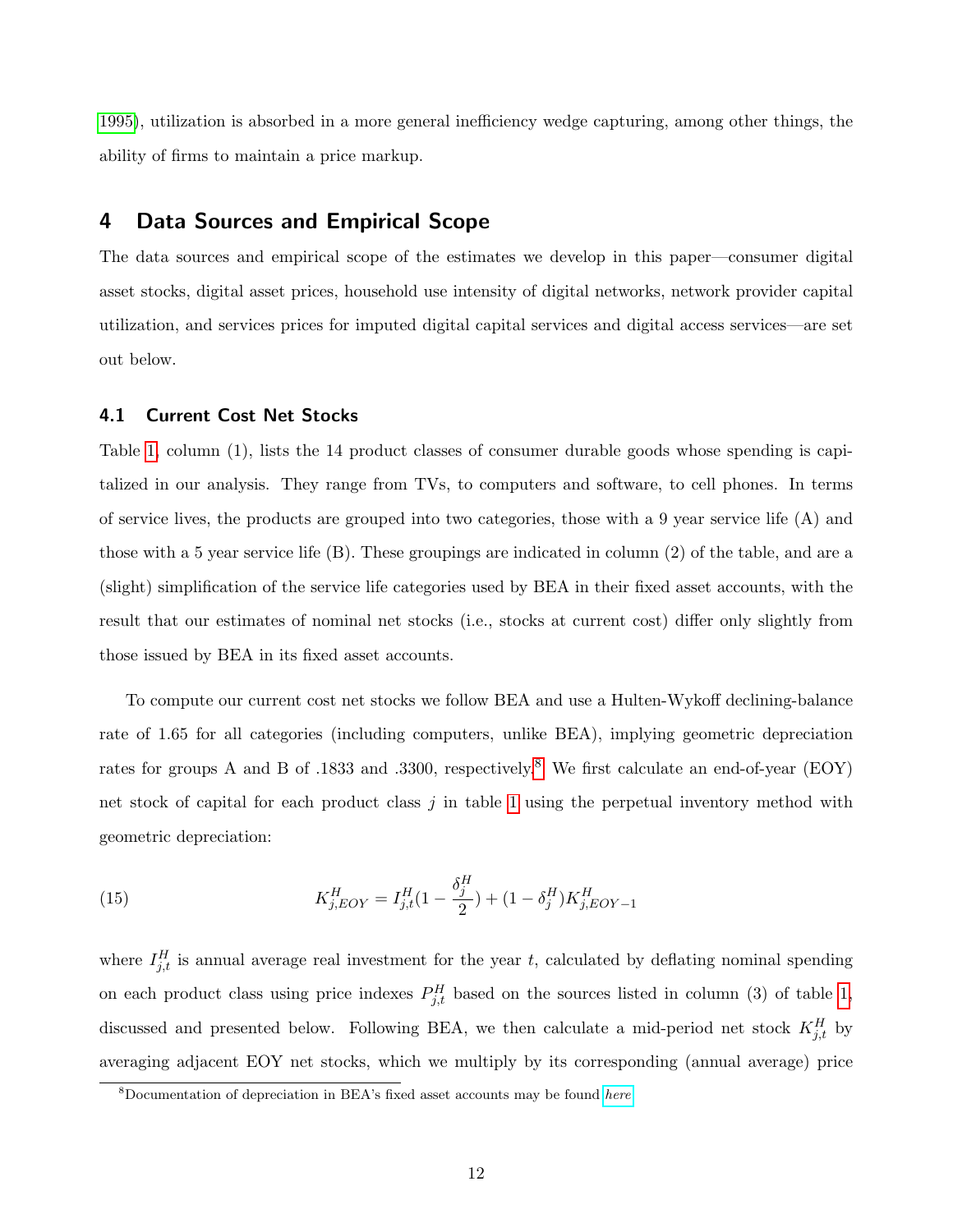<span id="page-13-0"></span>

|     | Product class<br>Depreciation   |         | Network access | Source for Asset Price Index               |
|-----|---------------------------------|---------|----------------|--------------------------------------------|
|     | (1)                             | $(2)^a$ | (3)            | (4)                                        |
|     | <b>Televisions</b>              | A       | Υ              | Byrne-Corrado (2017a,b)                    |
| 2.  | Cameras                         | B       | N              | Japanese CPI, cameras                      |
| 3.  | Photographic equip. ex. cameras | A       | N              | PCE price index                            |
| 4.  | Video equipment                 | A       | N              | Japanese CPI, video equipment <sup>b</sup> |
| 5.  | Audio equipment                 | A       | N              | PCE price index                            |
| 6.  | Recording media                 | A       | N              | PCE price index                            |
| 7.  | Computers                       | B       |                | Byrne-Corrado (2017a,b) <sup>c</sup>       |
| 8.  | Data storage equip.             | B       |                | <b>Byrne</b> (2015)                        |
| 9.  | <b>Monitors</b>                 | B       | Υ              | Same as TVs (line 1)                       |
| 10. | Computer peripherals            | B       |                | BEA investment price index                 |
| 11. | Misc. office equip              | B       | N              | PCE price index                            |
| 12. | Software and accessories        | B       | Υ              | PPI, game software, bias-adjusted $^d$     |
| 13. | Telephone equip. ex. cellular   | A       | N              | Byrne-Corrado (2015a,b)                    |
| 14. | Cell phones                     | B       | Υ              | Byrne-Corrado (2015a,b)                    |

#### Table 1: PCE durable digital goods

NOTES: a.  $A = 9$  year service life,  $B = 5$  year service life.

b. The Japanese CPI for video equipment begins in 1990; the Japanese CPI for cameras is used for prior years.

c. Reweighted for consumers.

d. Bias adjustment based on a game software index from Copeland (2013) and the software investment price index from Byrne and Corrado (2017a), equally weighted.

Sources: For spending (column 1), BEA's annual PCE bridge tables, for which data are available from 1998 on; data for prior years are as follows: Byrne and Corrado (2015a,b) for the cell phone/other telephone equipment split, NIPA 2.4.5U for total; authors' estimates for computer and peripheral equipment and photographic equipment detail, NIPA table 2.4.5U for total and other 9 categories.

index. Summing over product classes  $(j = 1, 14)$ :

(16) 
$$
P^{I_T^H} K_T^H = \sum_j P_j^{I_T^H} K_j^H
$$

yields the value of consumer digital capital referred to in equation [\(6\)](#page-6-1), the equation that is used in our analysis.

When we consider the demand complementary of digital access services with the stocks of devices shown in table [1,](#page-13-0) we concentrate only on the equipment used for Internet or cellular network access. Column (3) of the table is an indicator of whether the product class is included in a sub-aggregate for digital access equipment that is created for this purpose.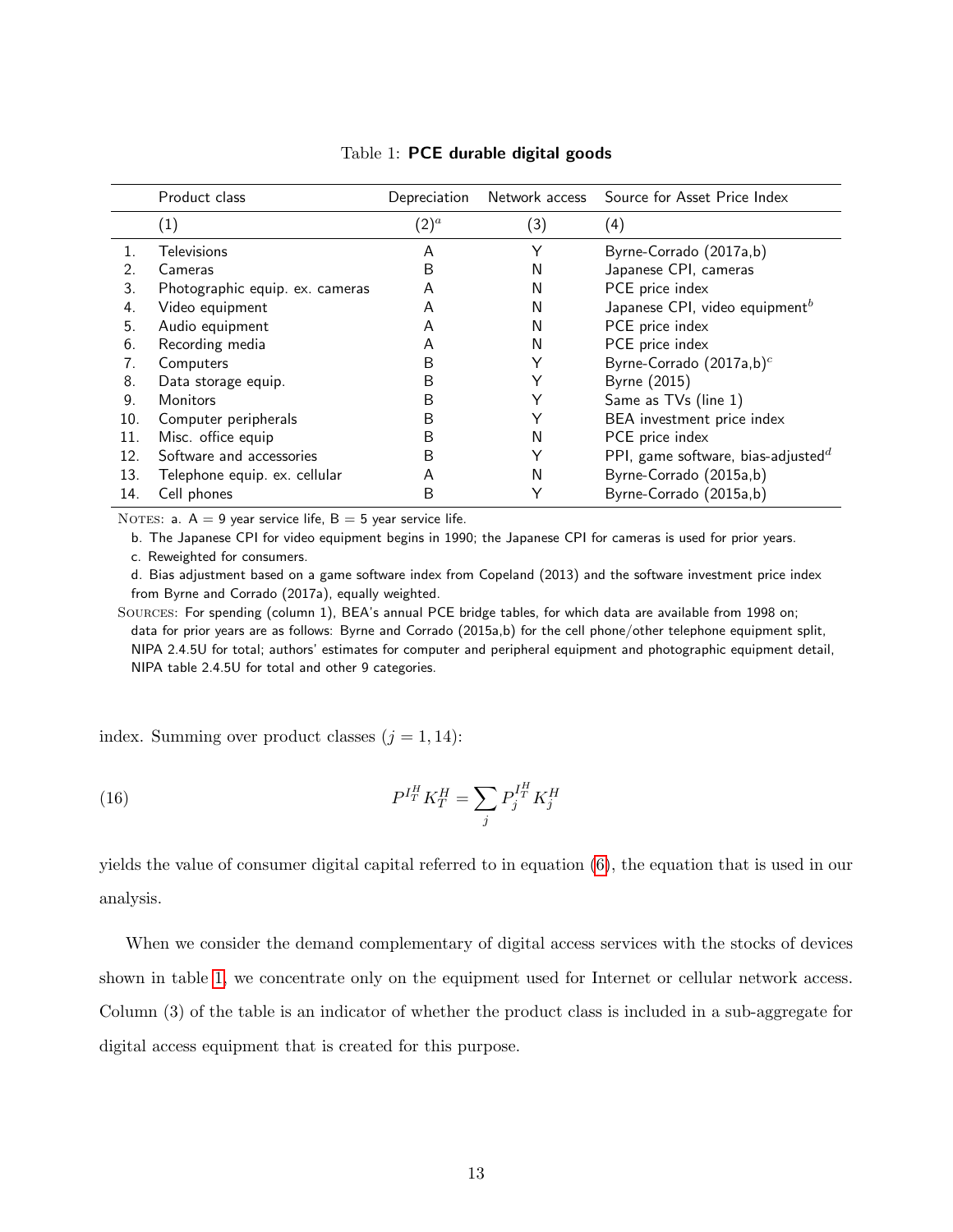#### 4.2 Nominal Imputed Services

We calculate a gross rental rate using the depreciation rates described above and an ex ante net return measured using the 10-year constant maturity government bond rate and actual price change for the relevant asset type. Summing over asset types yields an estimate of consumer digital services. This series, which is in nominal terms, is shown in figure [3,](#page-14-0) where it has been plotted relative to GDP adjusted to include it. Relative to this metric, imputed services have averaged 1.3 percent of GDP for the last 20 years. Imputed services rose beginning in the early 1990s



<span id="page-14-0"></span>

and reached a peak in 2009, after which they fell back to their relative level in 2005. The ratio of consumer digital investment to GDP has been more stable of late, averaging 1.34 percent of adjusted GDP since  $2010.<sup>9</sup>$  $2010.<sup>9</sup>$  $2010.<sup>9</sup>$ 

#### 4.3 Asset price indexes

Table [1,](#page-13-0) column (4), shows the sources for the components of the price index we construct for the PCE ICT investment goods shown in column (1). As may be seen, deflators for more than half of the product classes shown in table [1](#page-13-0) are taken or adapted from our own prior work [\(Byrne and Corrado, 2015a,](#page-28-9)[b;](#page-28-10) [Byrne, 2015;](#page-28-11) [Byrne and Corrado, 2017a,](#page-28-12)[b\)](#page-28-0). In new moves, we incorporate two quality-adjusted price indexes from the Japanese consumer price index and exploit work by Copeland (2013) on consumer game software, in combination with results from the BLS PPI.

The results for the new PCE ICT investment goods price index are shown by the solid black line in figure [4](#page-15-0) and on line 1 of the table below (table [2,](#page-16-0) along with a corresponding aggregate based on the relevant PCE durable goods price deflators currently used by BEA (the short-dashed line). As may be seen, the two series are not all that different through about 2001, after which their dynamics

Note. Consumer durable digital goods are listed in table [1.](#page-13-0)

<span id="page-14-1"></span> $9$ The softening of investment in the last 5 years relative to the prior 5 years primarily reflects a sharp slowing in consumer outlays on computer software; consumer outlays for software grew 9.6 percent per year from 2005 to 2010 but dropped back to 3.0 percent per year from 2010 to 2015.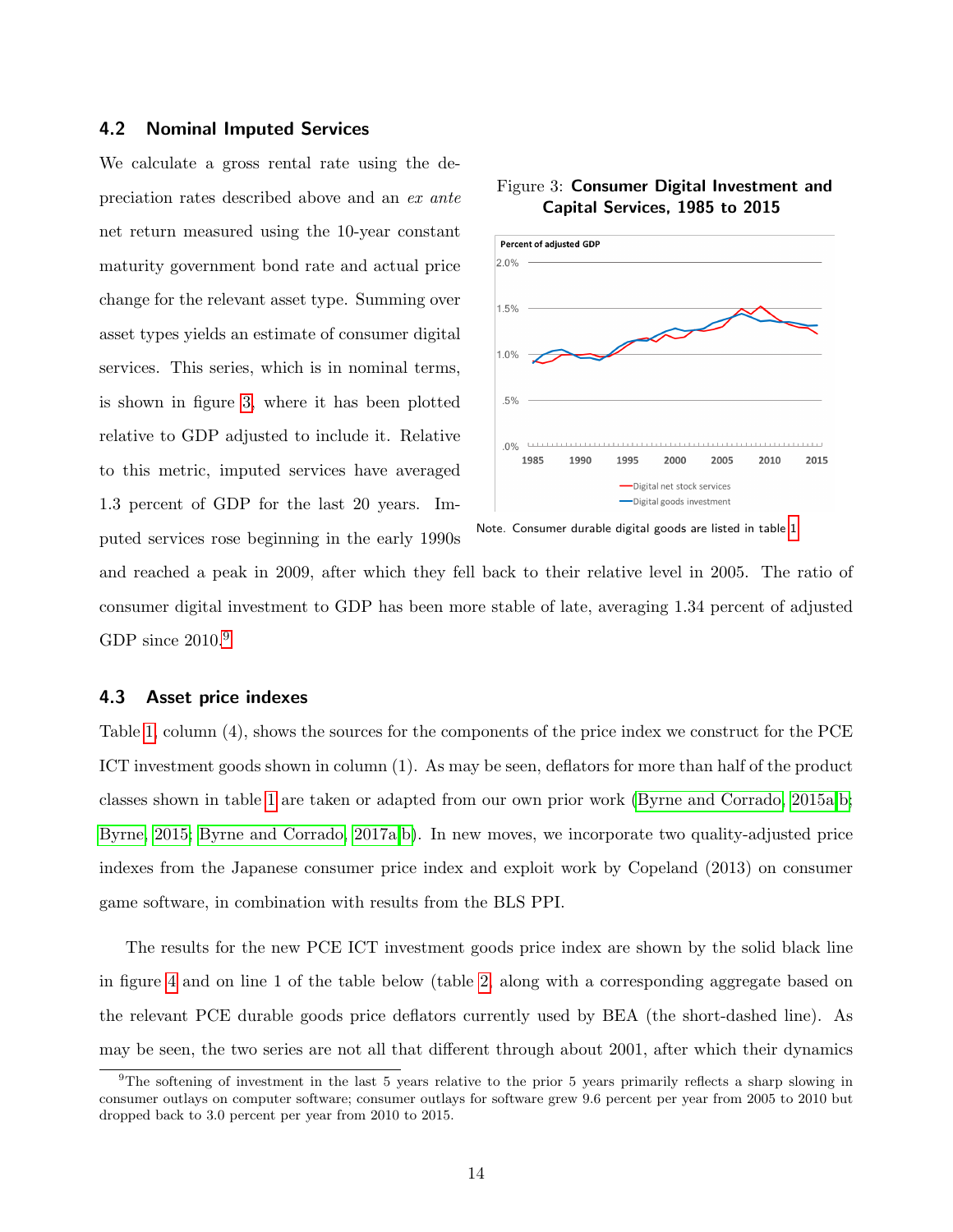<span id="page-15-0"></span>

Figure 4: New Estimates of Price Change for PCE Digital Assets

Sources: Official, authors' elaboration of data from NIPA tables 2.4.4U and 2.4.5U; New, table [1.](#page-13-0)

are different. The new consumer investment price index indicates that consumer digital goods prices dropped 14 percent per year, on average, from 2005 to 2015, 6-3/4 percentage points faster than implied by the official data.

What is especially interesting about these new measures of price change is that, based on the discussion about the impact of rising use rates on asset prices, figure [4](#page-15-0) shows a slowing in the rates of decline in our subcategory of asset prices for digital access equipment beginning in 2000. This is not mis-measurement (we hope), but rather (we conjecture) the impact of rising real demand for the consumption of services from consumer-owned digital stocks.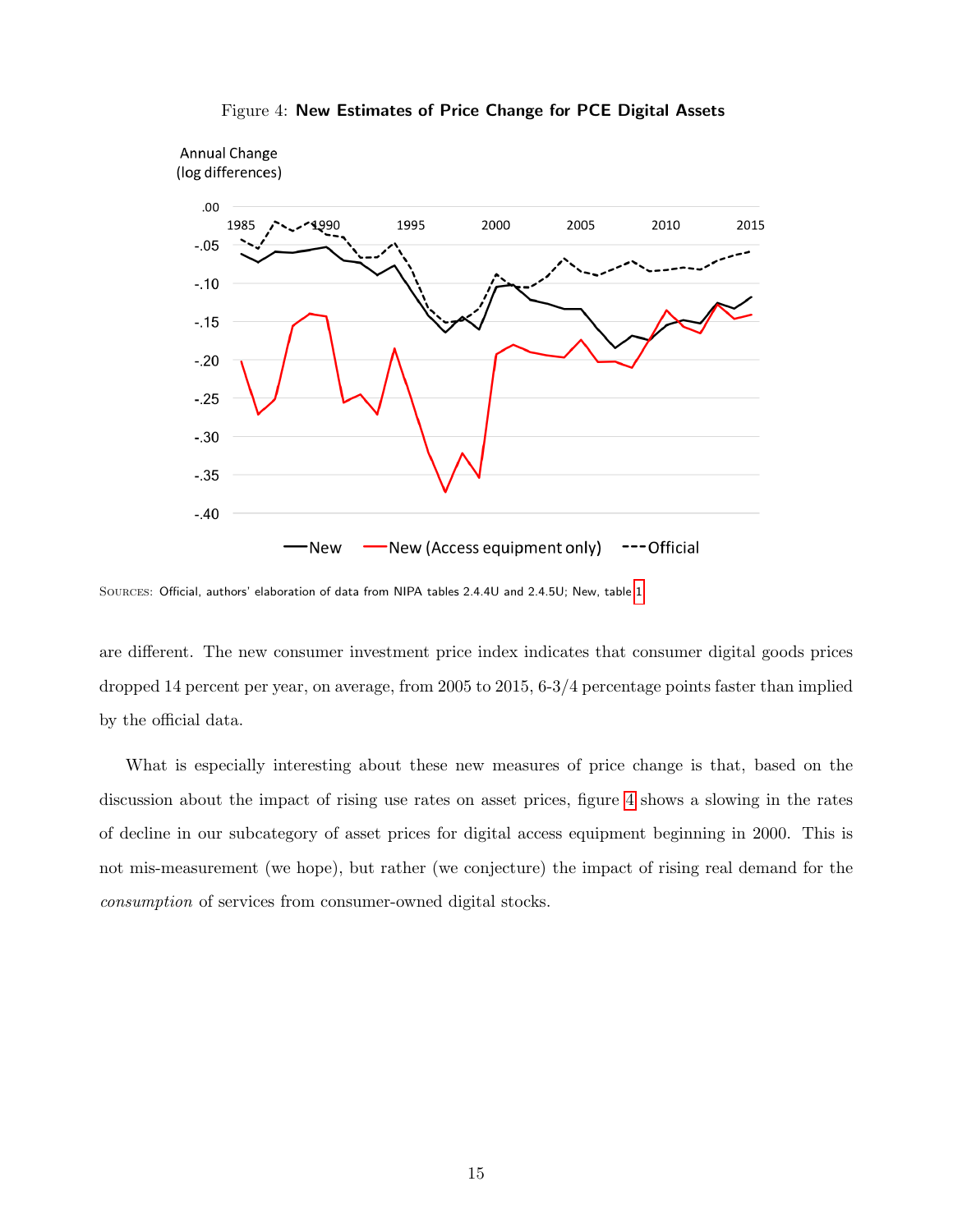<span id="page-16-0"></span>

|                       |                         | 1985 to<br>2015   | 1985 to<br>1995 | 1995 to<br>2005 | 2005 to<br>2015 | 2005 to<br>2010 | 2010 to<br>2015 |
|-----------------------|-------------------------|-------------------|-----------------|-----------------|-----------------|-----------------|-----------------|
|                       |                         | $\left( 1\right)$ | (2)             | (3)             | (4)             | (5)             | (6)             |
|                       | PCE digital asset price | $-11.2$           | $-7.0$          | $-12.5$         | $-14.1$         | $-15.5$         | $-12.7$         |
| 1a.                   | Access equipment only   | $-19.0$           | $-19.5$         | $-22.1$         | $-15.3$         | $-16.9$         | $-13.7$         |
| Memos:                |                         |                   |                 |                 |                 |                 |                 |
| $\mathcal{P}_{\cdot}$ | Official                | $-7.5$            | $-4.6$          | $-10.5$         | $-7.4$          | $-7.9$          | -6.8            |
| 3.                    | Line 1 less line 2      | $-3.7$            | $-2.4$          | $-2.0$          | $-6.8$          | $-7.7$          | $-5.8$          |
| 4.                    | Real asset price        | $-13.1$           | $-9.5$          | $-14.2$         | $-15.6$         | $-17.1$         | $-14.1$         |

Table 2: Rates of Change for PCE Digital Asset Prices (annual average rate)

NOTE: For sources used to construct line 1, see figure [4.](#page-15-0) Line 4 is Line 1 relative to the GDP deflator.

#### 4.4 Digital services price index

Column (1) of table [3,](#page-17-0) lines 1 to 4, list the types of digital access services included in BEA's detailed PCE tables. These BEA tables also show data for landline telephone services and video media rental services, which are not included in our analysis. The latter is not included because it does not appear to include subscription video on demand services (SVoD), e.g. payments for Hulu, Netflix, and Amazon video services. To include these services in our analysis, consumer payments are estimated from company financial reports.[10](#page-16-1) The resulting shares are shown in figure [5.](#page-16-2)

<span id="page-16-2"></span>



Sources: Official, authors' elaboration of data from NIPA table 2.4.5U and table [3](#page-17-0) of this paper.

<span id="page-16-1"></span><sup>10</sup>Users are from company financial reports and eMarketer; consumer SVoD traffic is estimated from total SVoD traffic from Cisco based IP traffic shares by service from Sandvine Global Internet Phenomena Report, 2016 and earlier years.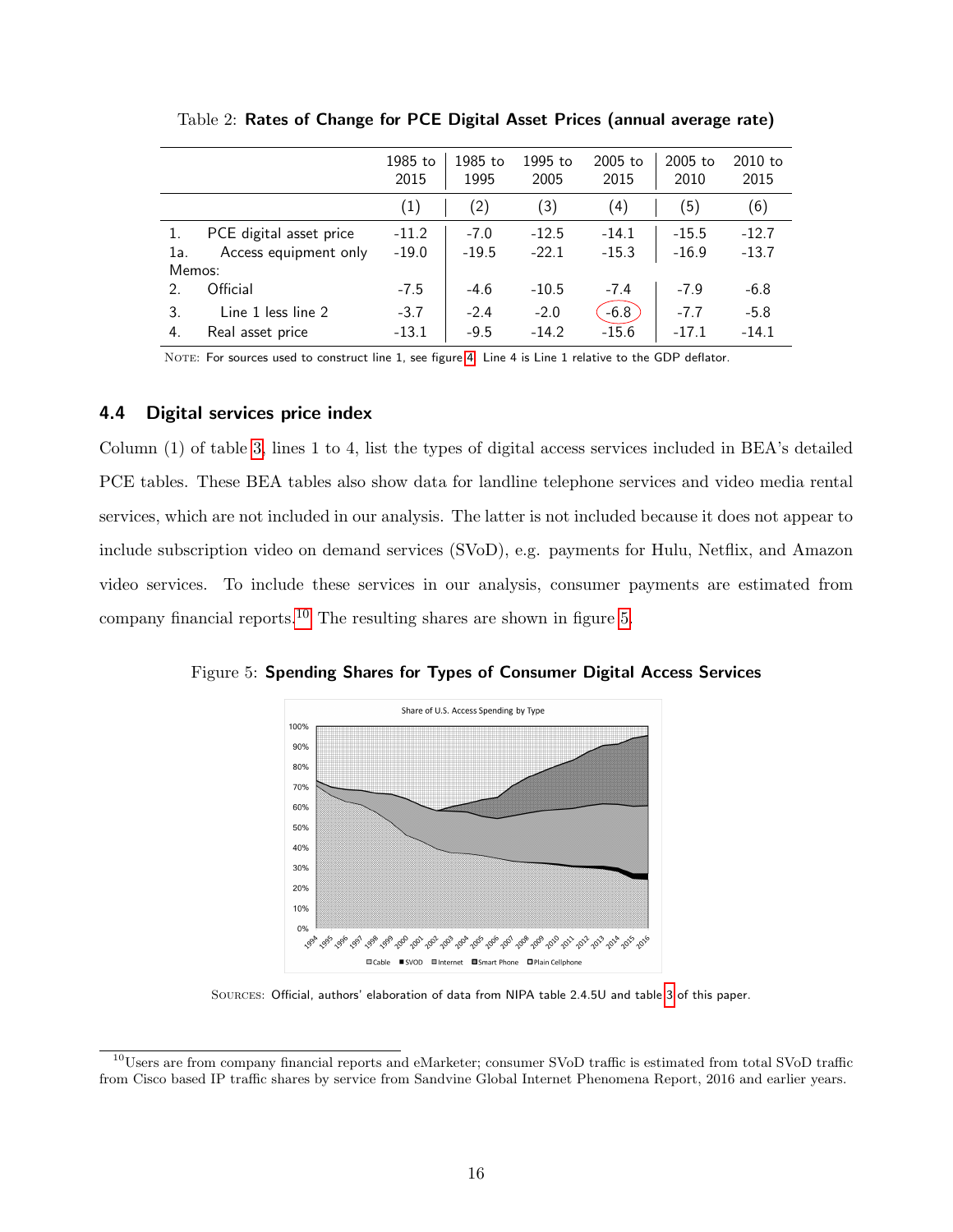<span id="page-17-0"></span>

|    |                                   |                   | Sources:                                  |                    |
|----|-----------------------------------|-------------------|-------------------------------------------|--------------------|
|    | Type of service                   | Payments          | Users                                     | Volume             |
|    | (1)                               | (2)               | $\left(3\right)$                          | (4)                |
|    | Internet access                   | Line 283          | ITU                                       | Cisco              |
| 2. | Cellular (conventional) telephone | Line 279, Nielsen | ITU, Nielsen                              | n.a.               |
| 3. | Smartphone                        | Line 279, Nielsen | ITU, Nielsen                              | Cisco              |
| 4. | Cable and satellite TV and radio  | Line 215          | all households                            | Nielsen            |
| 5  | SVoD                              | Company reports   | Company reports <sup><math>a</math></sup> | Cisco <sup>a</sup> |
|    |                                   |                   |                                           |                    |

#### Table 3: PCE digital access services

NOTES: a. Supplemented with industry sources; see footnote [10](#page-16-1) for elaboration.

SVoD is subscription video on demand. Line numbers refer to NIPA table 2.4.5U. Line 279 split between conventional cellular and smartphone based on Nielsen reports of adoption and revenue data developed in [Byrne and Corrado](#page-28-9) [\(2015a\)](#page-28-9). ITU is International Telecommunication Union.

In column (4), Cisco is Cisco Virtual Networking Index of North American consumer IP traffic, consumer mobile IP traffic, and total SVoD traffic, various years. Nielsen refers to reports of hours of television, including replay of recordings.

The remaining columns of the table show for number of users (need to compute an average price) and our indicator of services volume. Recall, the basic idea behind our estimates of use intensity is to view access payments per user as the price paid for access to the service plan capacity, potentially on a continuous basis throughout the year. The actual volume, i.e., the use of the capacity is based sources shown in column (4), and access payment per volume of service is the price corresponding to actual digital network use. Measures of data traffic are used to represent volumes for internet, smartphone services and SVoD; hours are used as a volume measure for cable television services. For conventional cellular telephone service, use intensity is treated as unchanged over time. In effect, the accessibility component of this service—the fact that a user is always reachable—is viewed as predominant.

The results of aggregating the individual price deflators to an overall digital access services price index are shown in figure [6](#page-18-0) and table [5.](#page-20-0) There are two very interesting properties of the indexes shown in this figure and table. First, the new price appears to be capturing quality change as shares shift toward smartphones. Second, the trend in changes in the official index is not much different from changes in the average price per user. The access service price developed for this paper falls substantially faster, especially after 2005 (see line 4 of the table)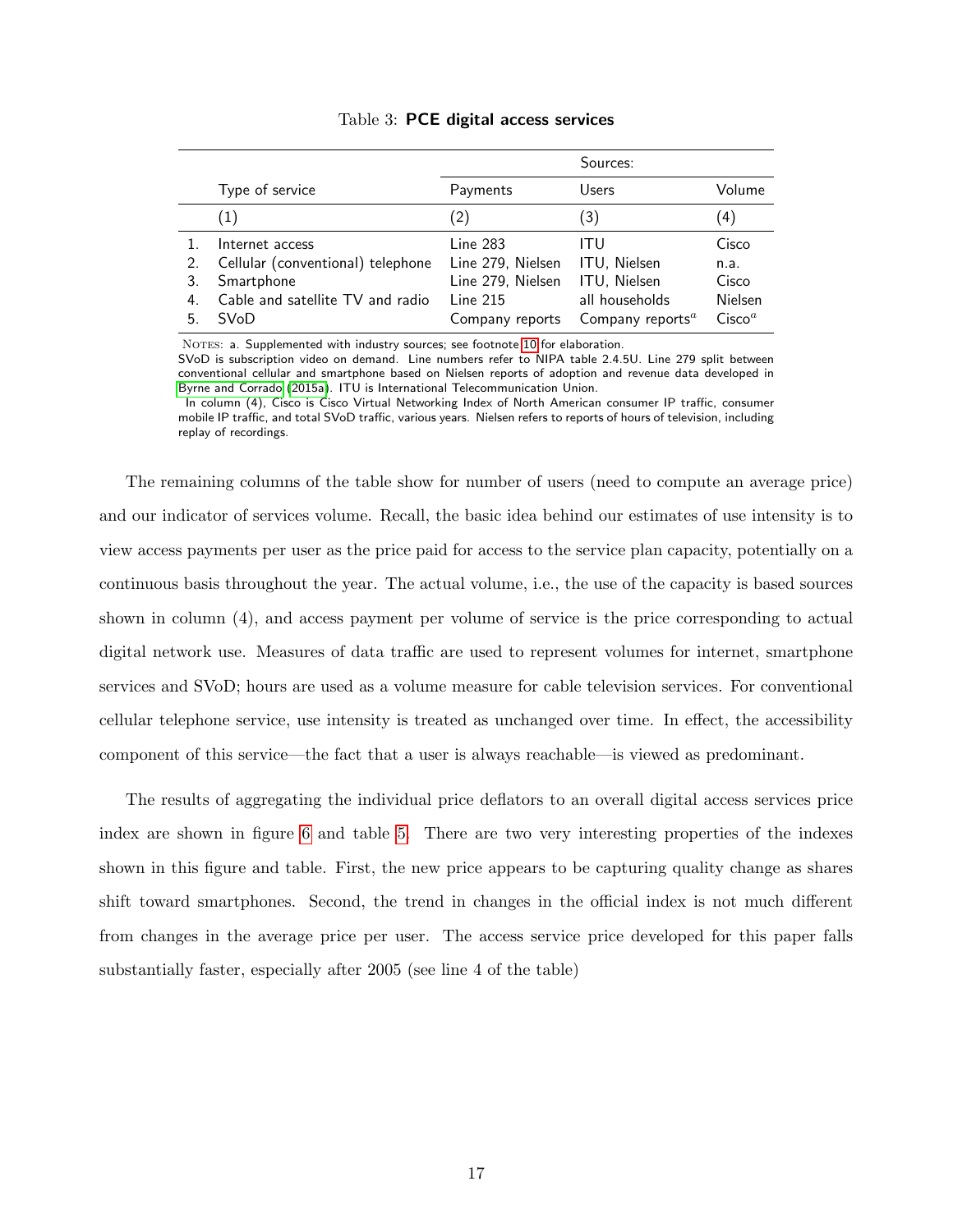

<span id="page-18-0"></span>Figure 6: Price Change for Consumer Digital Access Services

|                                                | 1985 to<br>2015   | 1985 to<br>1995 | 1995 to<br>2005 | 2005 to<br>2015 | 2005 to<br>2010 | 2010 to<br>2015 |
|------------------------------------------------|-------------------|-----------------|-----------------|-----------------|-----------------|-----------------|
|                                                | $\left( 1\right)$ | (2)             | (3)             | (4)             | (5)             | (6)             |
| Digital access services price index (new)      |                   |                 | $-3.9$          | $-11.0$         | $-10.0$         | $-12.0$         |
| Digital access services average price per user |                   |                 | 4.9             | 0.8             | 0.9             | 0.7             |
| Memos:                                         |                   |                 |                 |                 |                 |                 |
| Official price index                           | $-1^a$            | $-4^a$          |                 | $-.1$           |                 | $-.4$           |
| Line 1 less Line 3                             |                   |                 | $-4.0$          | $-10.9$         | $-10.1$         | $-11.6$         |

### Table 4: Rates of Price Change for PCE Digital Services (annual average rate)

Note: a. Series begins in 1986. For sources for line 1, see table 3. Line 2 is authors' elaboration of data from industry sources and BEA. Line 3 is authors' aggregation of data from NIPA tables 2.4.4U and 2.4.5U.

Sources: Official, authors' elaboration of data from NIPA tables 2.4.4U and 2.4.5U; New digital access services price index, table [3](#page-17-0) of this paper.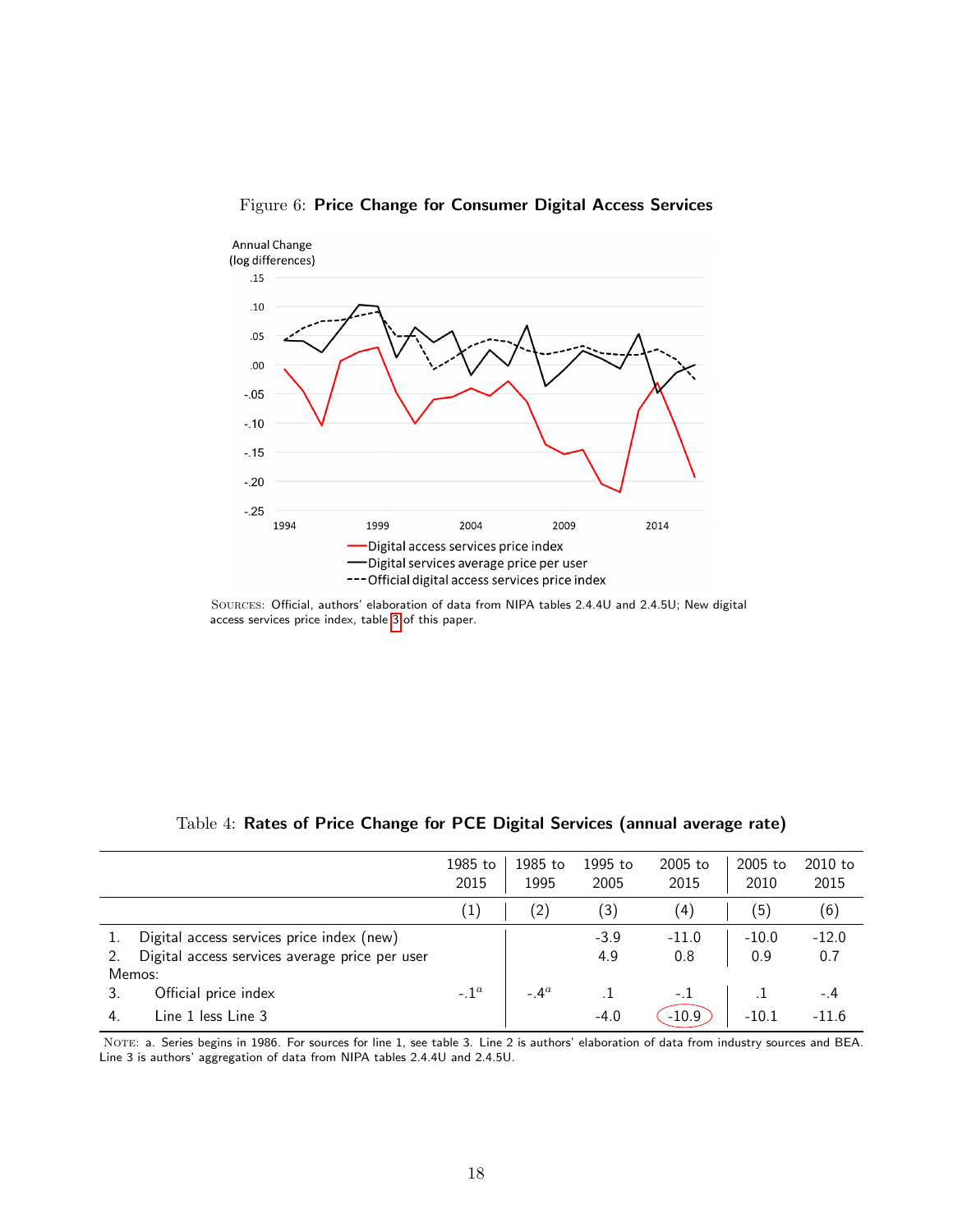#### 4.5 Household use intensity ( $\lambda$ )

To construct an aggregate measure of utilization, we construct  $\lambda$  using the approach described in section [3.3.](#page-9-2) As shown there,  $\dot{\lambda}$  is implied by the difference between the rate of change of a use-adjusted (or quality-adjusted) price index for digital access services and the average price. As previously indicated, a digital access price index and an average price is calculated for each category shown in table [3.](#page-17-0) The five components (internet, cable, SVoD, smartphone, and conventional cellular service) of each index are aggregated using spending weights, and the difference in the rates of change of the two aggregate indexes-is our estimate of the change in use intensity  $\dot{\lambda}$ .

Expressed as a contribution to price change for digital access equipment capital services, we have

<span id="page-19-0"></span>(17) 
$$
-\dot{\lambda} = \underbrace{\sum_{j=1}^{5} \overline{w_j} \Delta ln \frac{P_{T_j}^{O^B} O_{T_j}^B}{N_j}}_{Per \text{ User Price Change}} - \underbrace{\sum_{j=1}^{5} \overline{w_j} \Delta ln \frac{P_{T_j}^{O^B} O_{T_j}^B}{Vol_j}}_{Volume \text{ Price Change}}
$$

where  $\overline{w_j}$  is the share of payments for digital access service type j in total digital access service payments (shown in figure [5\)](#page-16-2), and  $Vol_j$  is IP traffic for 3 of the 5 components.

The results of calculating equation [\(17\)](#page-19-0) and folding this into services price indexes are shown in figure [7](#page-20-1) and table [5.](#page-20-0) As may be seen, we find that the contribution of increasing household connectivity and intensity of network use to declines in the price index for digital access equipment capital services, i.e.,  $-\dot{\lambda}$ , notable, averaging about 6 (log) percentage points since 2005. All told, the price index for imputed capital services falls nearly 20 percent per year since 2005 (table [5,](#page-20-0) line 1, column 4), reflecting the combination of increases in household use (whose effects are subtracted) and falling quality-adjusted asset prices.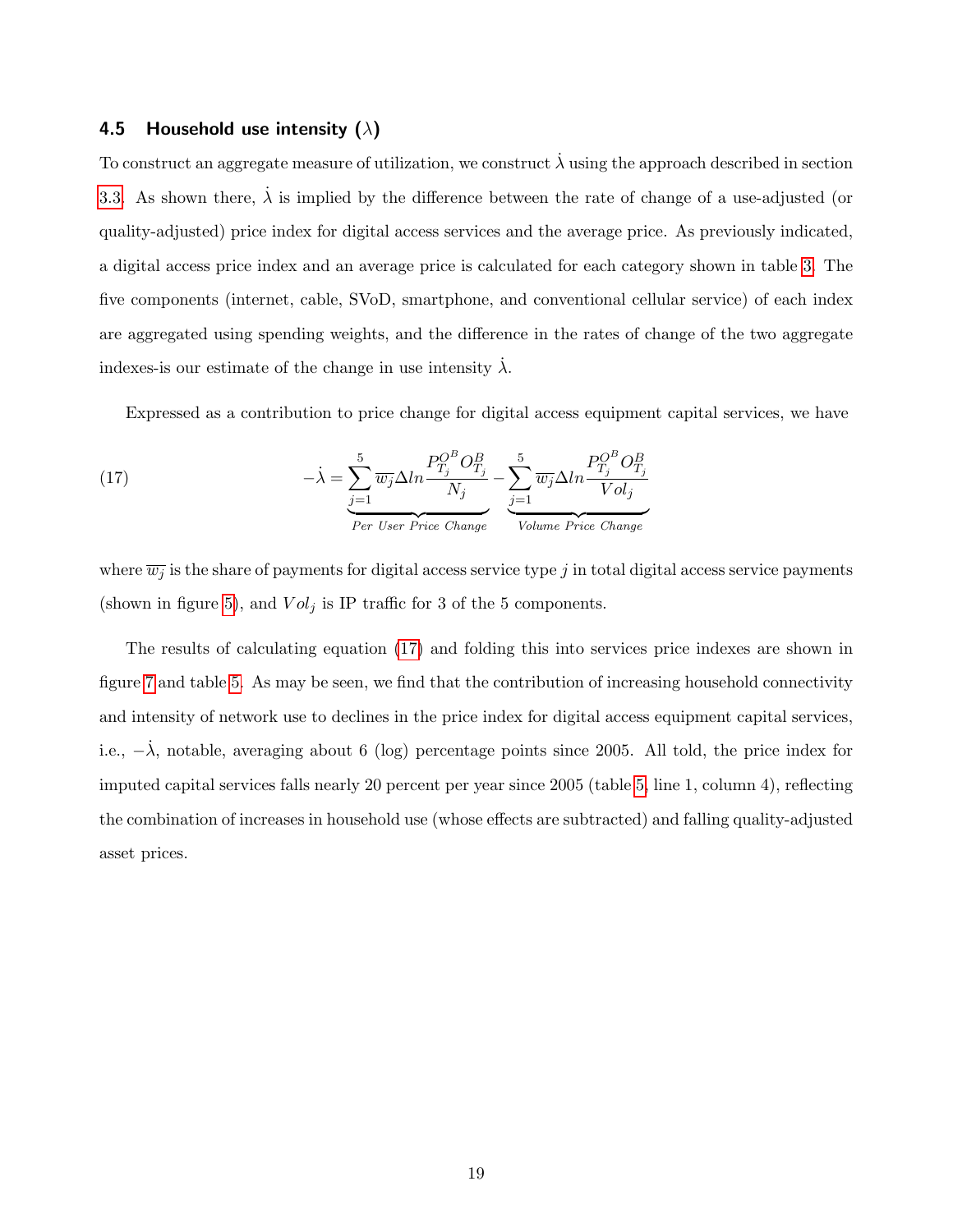

## <span id="page-20-1"></span>Figure 7: Price Change for Consumer Digital Capital Services

SOURCE: This paper.

<span id="page-20-0"></span>

|               | average rate)                            |                 |                 |                 |                 |                 |                   |
|---------------|------------------------------------------|-----------------|-----------------|-----------------|-----------------|-----------------|-------------------|
|               |                                          | 1985 to<br>2015 | 1985 to<br>1995 | 1995 to<br>2005 | 2005 to<br>2015 | 2005 to<br>2010 | $2010$ to<br>2015 |
|               |                                          | (1)             | (2)             | (3)             | (4)             | (5)             | (6)               |
|               | Capital services                         | $-14.2$         | $-7.4$          | $-15.3$         | $-19.5$         | $-21.1$         | $-17.8$           |
|               | MEMOS:                                   |                 |                 |                 |                 |                 |                   |
| $\mathcal{P}$ | $-\lambda$                               |                 |                 | $-0.09$         | $-0.14$         | $-0.15$         | $-0.13$           |
| 2a.           | Contribution of $-\lambda$ to line $1^a$ |                 |                 | $-0.03$         | $-0.06$         | $-0.07$         | $-0.06$           |

# Table 5: Rates of Price Change for Consumer Digital Capital Services (annual

NOTES: Lines 2 and 3 are log differences. a. Contribution reflects both  $\dot{\lambda}$  and the weight of digital access equipment in total consumer digital capital spending.

Source: This paper.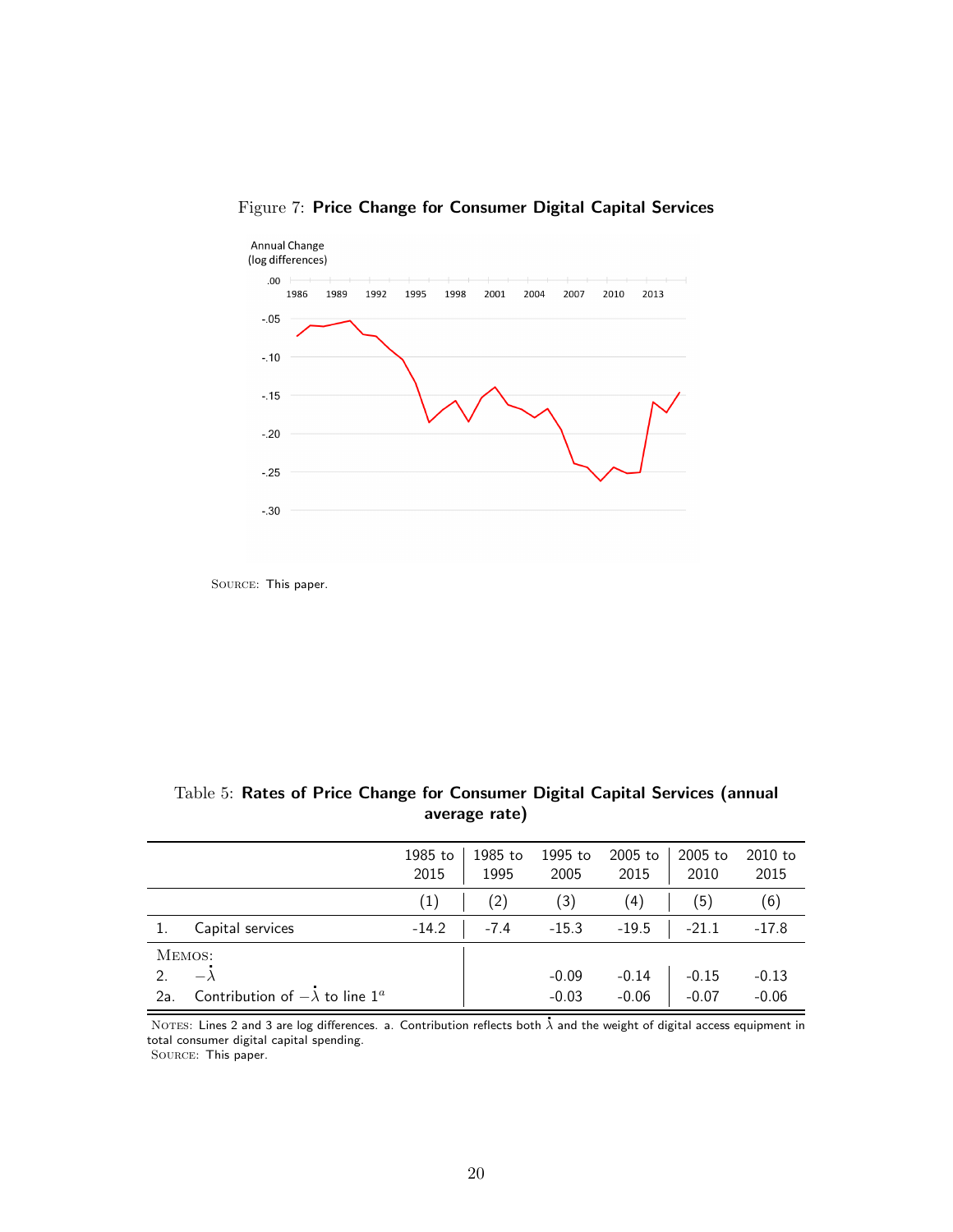#### 4.6 Network Utilization

Figure [8](#page-21-0) shows the implied network utilization calculating according to equation [\(14\)](#page-11-0) where  $\bar{r}$  is set to Moody's AAA corporate bond rate and r is calculated from productivity data for the industries listed in the figure's footnote. As may be seen, although this measure of  $u^B$  bounces about year by year, it generally rises sharply after the early 2000s.

Figure [8](#page-21-0) is interesting for several reasons. First, as a cautionary note, the measure shown in this figure pertains to the entire ISP industry, i.e., including commercial and enterprise customers, and therefore does not reflect the interaction between consumer demand and supply alone. But that said, the figure is consistent with the upward trend in household indicators shown previously on figure [1.](#page-2-0) Second, figure [8](#page-21-0) reflects the fact that the ex post gross rate of return in the network services industry and, by extension, its net nominal rate of return, is usually notably greater than market rates. And while the rise in ISP relative profitability suggests a strengthening of ISP pricing power for network and video access services, especially between 2005 and 2013, on a per user basis, concomitant changes in average prices decelerated relative to earlier experience (see again table [5,](#page-20-0) line 2). This suggests the rise in industry utilization reflected a demand shock and that ISP productivity growth during this period may not be indicative of longer-term underlying trends.

<span id="page-21-0"></span>

Figure 8: Implied Network Utilization

NOTE: Ratio of ex post and ex ante gross return for the combined Motion Picture, Sound Recording, Telecommunications, and Broadcasting industries (NAICS 512,515,517). Moody's AAA corporate bond rate is used in the ex ante formulation. Source: Authors calculations using industry-level data from BEA.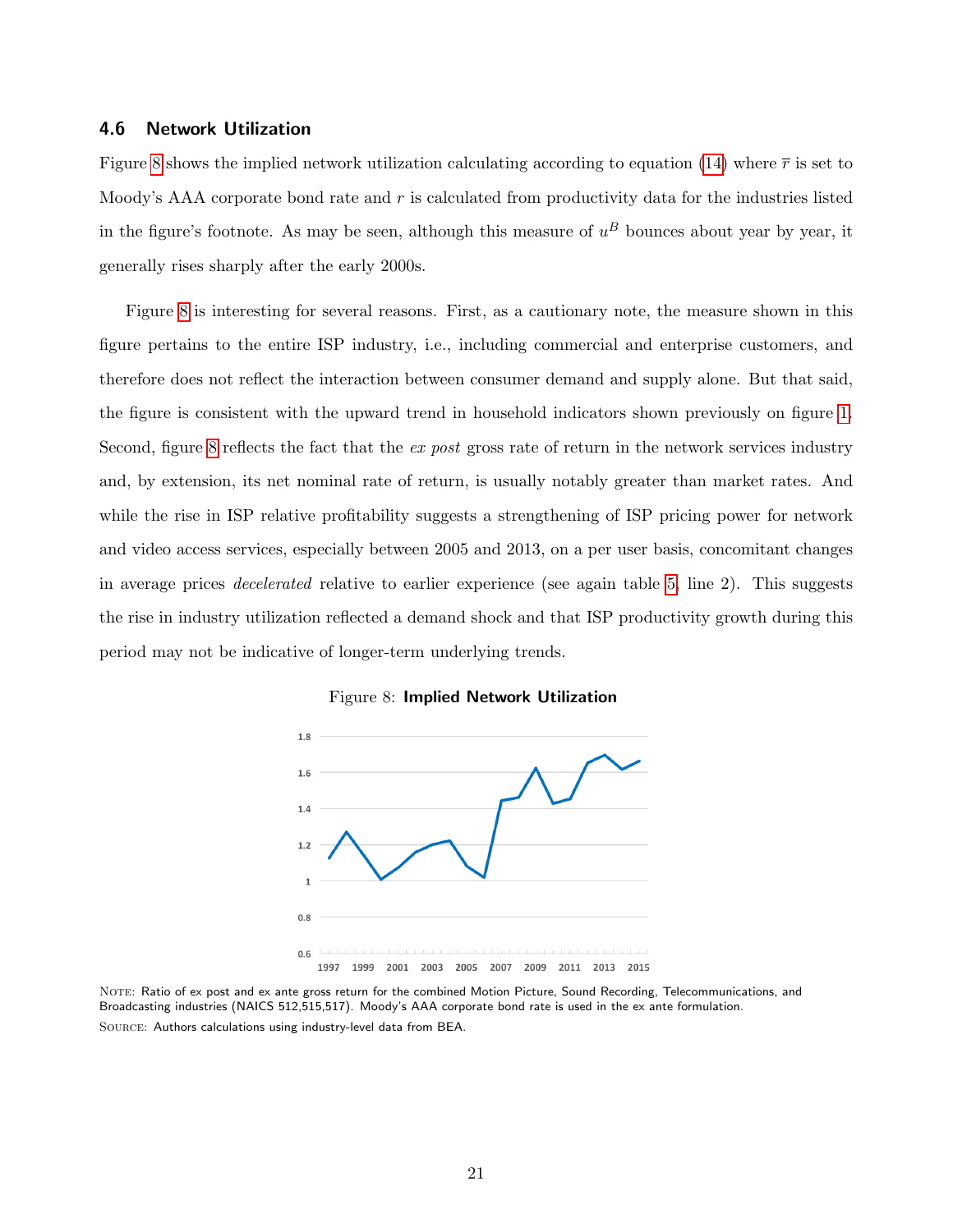## 5 Results and Implications

We present and describe the new consumer digital goods and services measures and analyze their implications for productivity growth and consumer surplus.

#### 5.1 Results

<span id="page-22-0"></span>Our results for households' nominal and real digital goods investment, nominal and real digital services consumption, and their impacts on GDP are summarized in table [6.](#page-22-0)

|         |                           | 1985 to           | 1985 to           | 1995 to | 2005 to            | $2005$ to | $2010$ to |
|---------|---------------------------|-------------------|-------------------|---------|--------------------|-----------|-----------|
|         |                           | 2015              | 1995              | 2005    | 2015               | 2010      | 2015      |
|         |                           | (1)               | (2)               | (3)     | (4)                | (5)       | (6)       |
|         |                           |                   |                   |         |                    |           |           |
|         | Investment:               |                   |                   |         |                    |           |           |
| $1_{-}$ | Nominal                   | 6.2               | 8.3               | 7.6     | $\left[2.8\right]$ | 2.7       | 2.9       |
| 1a.     | Access equipment          | 13.2              | 25.1              | 11.1    | 4.3                | 5.5       | 3.2       |
| 2.      | Real                      | 19.6              | 16.4              | 22.9    | 19.7               | 21.9      | 17.8      |
| 2a.     | Access equipment          | 39.8              | 55.4              | 42.6    | 23.2               | 26.9      | 19.6      |
|         | Capital services:         |                   |                   |         |                    |           |           |
| 3.      | Nominal                   | 5.9               | 7.8               | 7.6     | 2.3                | 4.5       | 0.1       |
| За.     | Access equipment          | 7.9               | 11.1              | 9.3     | 3.5                | 5.7       | 1.3       |
| 4.      | Real                      | $23.4^{\circ}$    | $16.5^a$          | 27.1    | 27.0               | 32.4      | 21.7      |
| 4a.     | Access equipment          | 44.7 <sup>a</sup> | 40.6 <sup>a</sup> | 53.9    | 40.0               | 47.2      | 33.1      |
|         | Access services:          |                   |                   |         |                    |           |           |
| 5.      | Nominal                   | 12.4              | 14.7              | 15.2    | 7.6                | 8.8       | 6.5       |
| 6.      | Real                      | $16.5^a$          | 9.3 <sup>a</sup>  | 19.9    | 20.5               | 20.9      | 20.2      |
|         | Contrib. to GDP.b,c       |                   |                   |         |                    |           |           |
| 8.      | Consumer digital services | .39               | .15               | .40     | .61                | .67       | .55       |
| 8a.     | Net of existing           | .32               | .13               | .31     | .52                | .57       | .47       |
| 9.      | Capital services          | .23               | .12               | .25     | .32                | .41       | .24       |
| 10.     | Access services           | .16               | .03               | .15     | .28                | .26       | .31       |
| 10a.    | Net of existing           | .09               | .00.              | .06     | .20                | .16       | .23       |

#### Table 6: Investment in Consumer Digital Goods and Consumption of Digital Services (annual percent change)

NOTES: a. The deflator used to obtain real capital services on lines 4 and 4a is preliminary in that it is not use-adjusted prior to 1994. Similarly, the deflator used to obtain real access services on line 6 is based on a volume measure of digital network use beginning only in 1994 and uses the BEA deflator in earlier years.

b. Percentage points. c. GDP contributions are calculated assuming PCE digital goods are imported and that total real GDP is unaffected by the differences between the PCE ICT investment price index developed in this paper and official prices used in the construction of GDP.

Table [6](#page-22-0) has several key takeaways. First, as shown on line 4, column (1), real services yielded by consumer stocks of digital goods grow robustly, averaging 23.4 percent per year for the period shown. From 2005 to 2010, column (5), real growth was especially robust, but tapered off thereafter.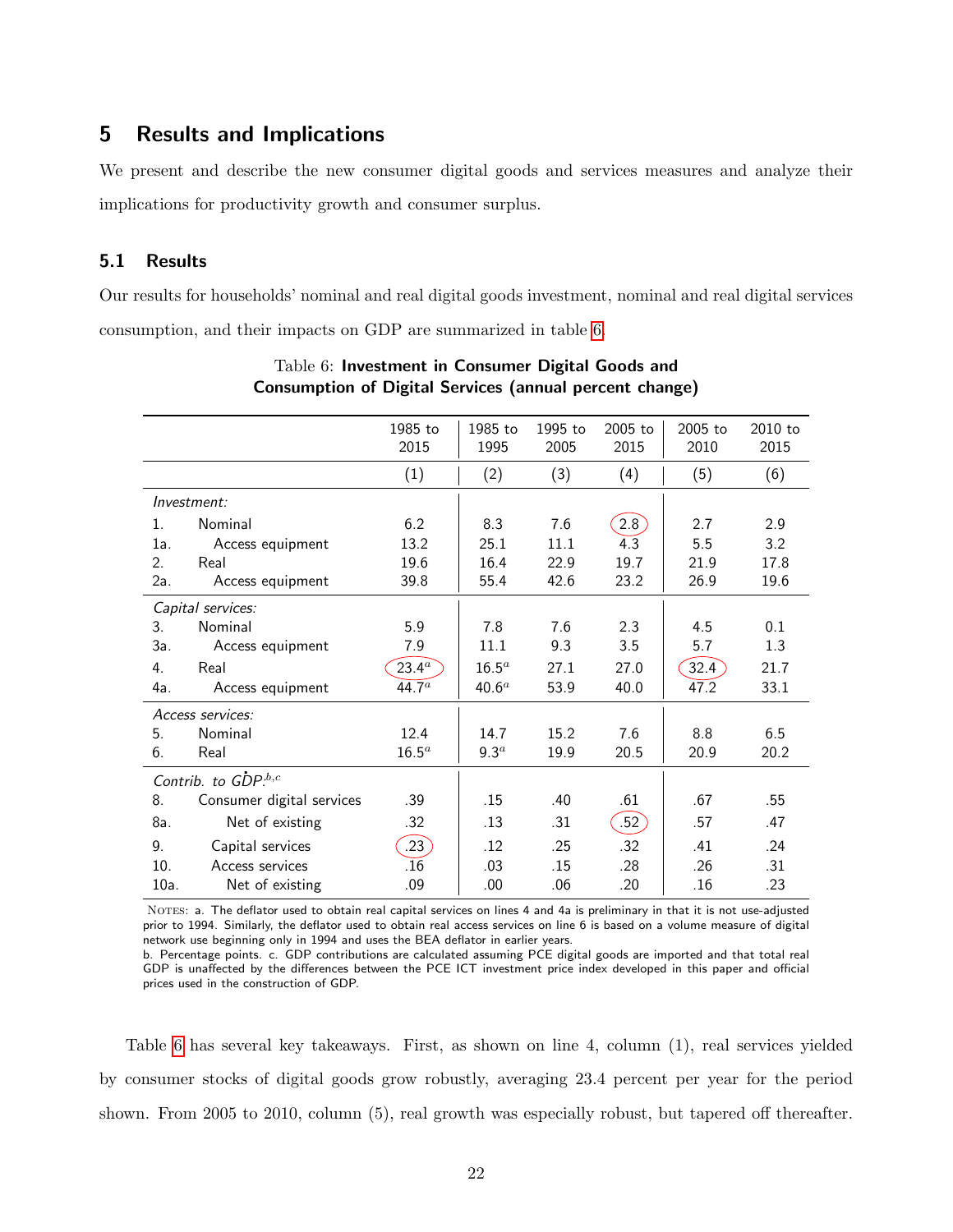This tapering is partly a compositional effect, reflecting a relative slowing in the growth of consumer software stocks, whose weight in aggregate real services is higher than it is in aggregate real investment. Note also that even though the growth rate of consumer outlays for digital equipment and software has been historically weak in nominal terms since 2005 (line 1, column 4), this is not indicative of weakness in underlying (i.e., real) consumer investment demand. A second takeaway from table [6](#page-22-0) is that our new results for real access services (line 6) show very strong, and consistent, underlying real growth (averaging 20.5 percent per year) from 2005 to 2015, a result presaged by the steady expansion of the IP traffic figures used as volume indicators for these services.

Finally, as shown on line 8, this paper's approach to accounting for innovation in consumer digital services has notable consequences for GDP growth: From 2005 to 2015 as a whole, annual GDP growth would be 1/2 percentage points higher per year if the methods set out in the paper were incorporated in national accounts (the circled item in line 8a). This result in the sum of two terms: first, the contribution of real digital capital services, which is an addition to GDP that averages 1/4 percentage points per year (line 9) and the net contribution of the new volume measures used for digital access payments (line 10a).

#### 5.2 Productivity and Consumer Surplus

The contribution to GDP growth of our estimates for consumer digital services is also their impact on total economy OPH growth in the two-sector model of section 2. (This is both because capital services are included in GDP and that measurement allows for multiple relative prices and multiple production possibilities).

Before we discuss productivity, let us review consumer surplus as it, too, is related. The idea here is that we have quality-adjusted price change so that, to the extent possible, the increase in consumer welfare from innovations in content delivery is included in our estimates. Supplemental estimates of "free goods" are, theoretically, not needed as long as our quality-adjusted (and use-adjusted) price indexes reflect Hicksian-like reservation prices for the services in question. We cannot, of course, quantify Harberger-type triangles for individual innovations (e.g., Facebook, HDTV, or Netflix services) because the analysis of this paper is not that detailed. But the two new series developed for consumer digital services can be used to compute the consumer surplus that arises from "continuing commodities"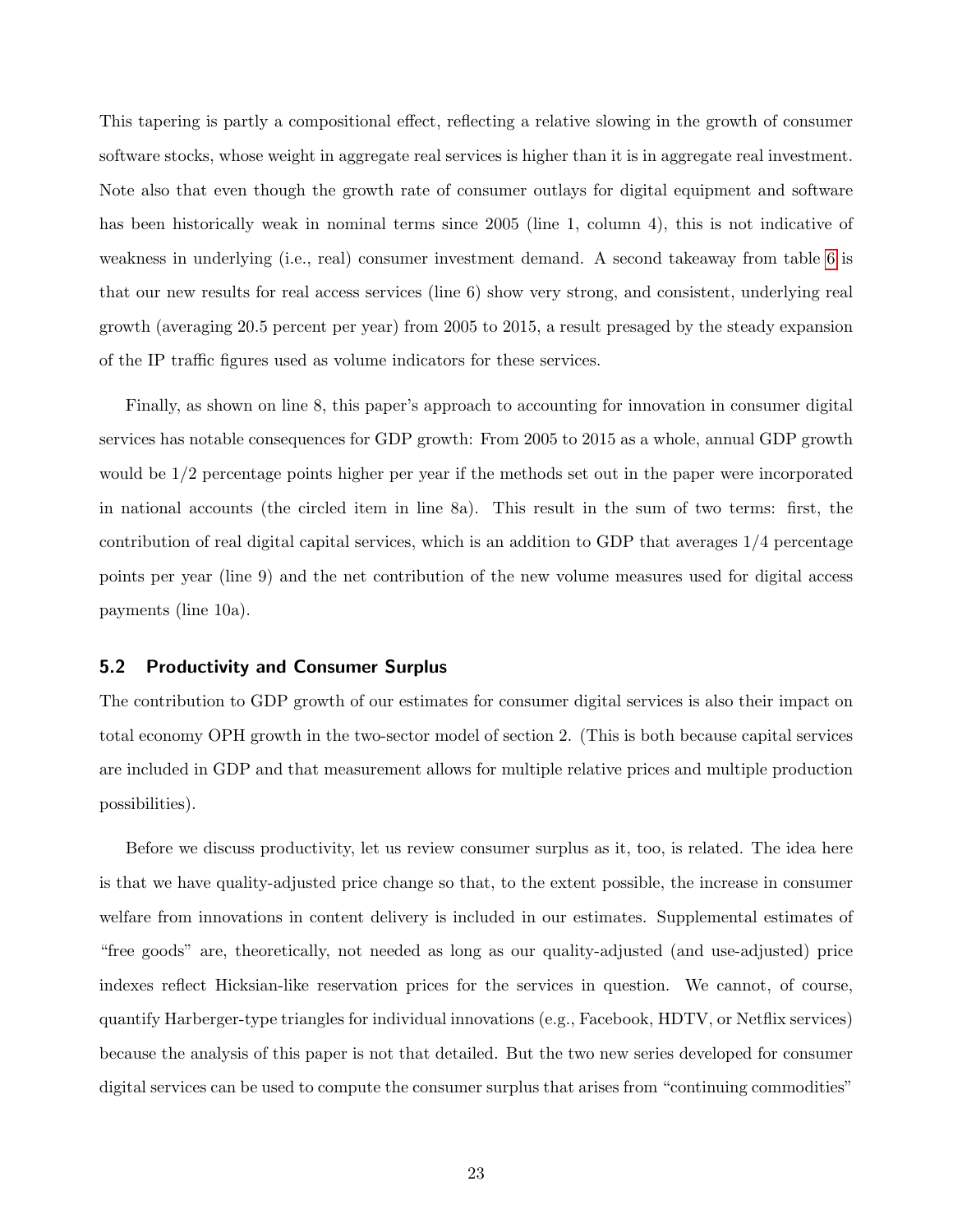where the expectation is that quality-adjusted price indexes will capture what is going on. Following [Diewert and Fox](#page-28-13) [\(2017\)](#page-28-13), we calculate the consumer surplus from continuing commodities as

(18) 
$$
.5\left(\Delta P^{S_T^H} \Delta S_T^H\right) + .5\left(\Delta P^{C_T^B} \Delta C_T^B\right) .
$$

<span id="page-24-0"></span>We do this for two periods, 1995 to 2005, and 2005 to 2015, and examine the change. The results are presented in table [7.](#page-24-0)

|    |                            | 1995 to<br>2005 | $2005$ to<br>2015 | Acceleration<br>$(2) - (1)$ |
|----|----------------------------|-----------------|-------------------|-----------------------------|
|    |                            | (1)             | (2)               | (3)                         |
| 1. | Consumer surplus           | 381.7           | 1,074.8           | 693.1                       |
| 2. | Capital services           | 349.7           | 784.9             | 435.2                       |
| 3. | Access services            | 31.9            | 289.9             | 257.9                       |
|    | Fraction of $\Delta DPI$ : |                 |                   |                             |
| 4. | Consumer surplus           | .10             | .27               | .16                         |
| 5. | Capital services           | .09             | .20               | .10                         |
| 6. | Access services            | .01             | .07               | .06                         |

#### Table 7: Consumer Surplus from Innovations in Digital Content Delivery, billions of dollars

NOTE: DPI is disposable personal income, adjusted to include imputed digital capital income. The fractions in column 3 are calculated relative to the 2005 to 2015 change in DPI.

As may be seen, the increase in consumer welfare due to innovations in digital content delivery during the first 10 years of this century (compared with the last 10 of the previous one) is estimated to be nearly \$700 billion (line 1, column 3). This acceleration is equal to 16 percent of the ten-year change in disposable personal income (line 4, column 3). The gain in capital services ("free goods") accounts for more than 60 percent of the increase.

Consider now the implications of line 8a of table [6](#page-22-0) for productivity growth. Adopting the results presented in this paper would shave about  $1/4$  percentage points from the slowdown in total economy multi-factor productivity (MFP) growth in the United States. While small relative to the existing 1.4 percentage points MFP growth slowdown according to BLS estimates for the total economy, the revision is consequential nonetheless. Equally consequential is the prospective contribution of this paper's estimates of consumer digital services to the underlying trend in total economy output per hour growth in the United States. This prospective contribution is summarized in table [8.](#page-26-0)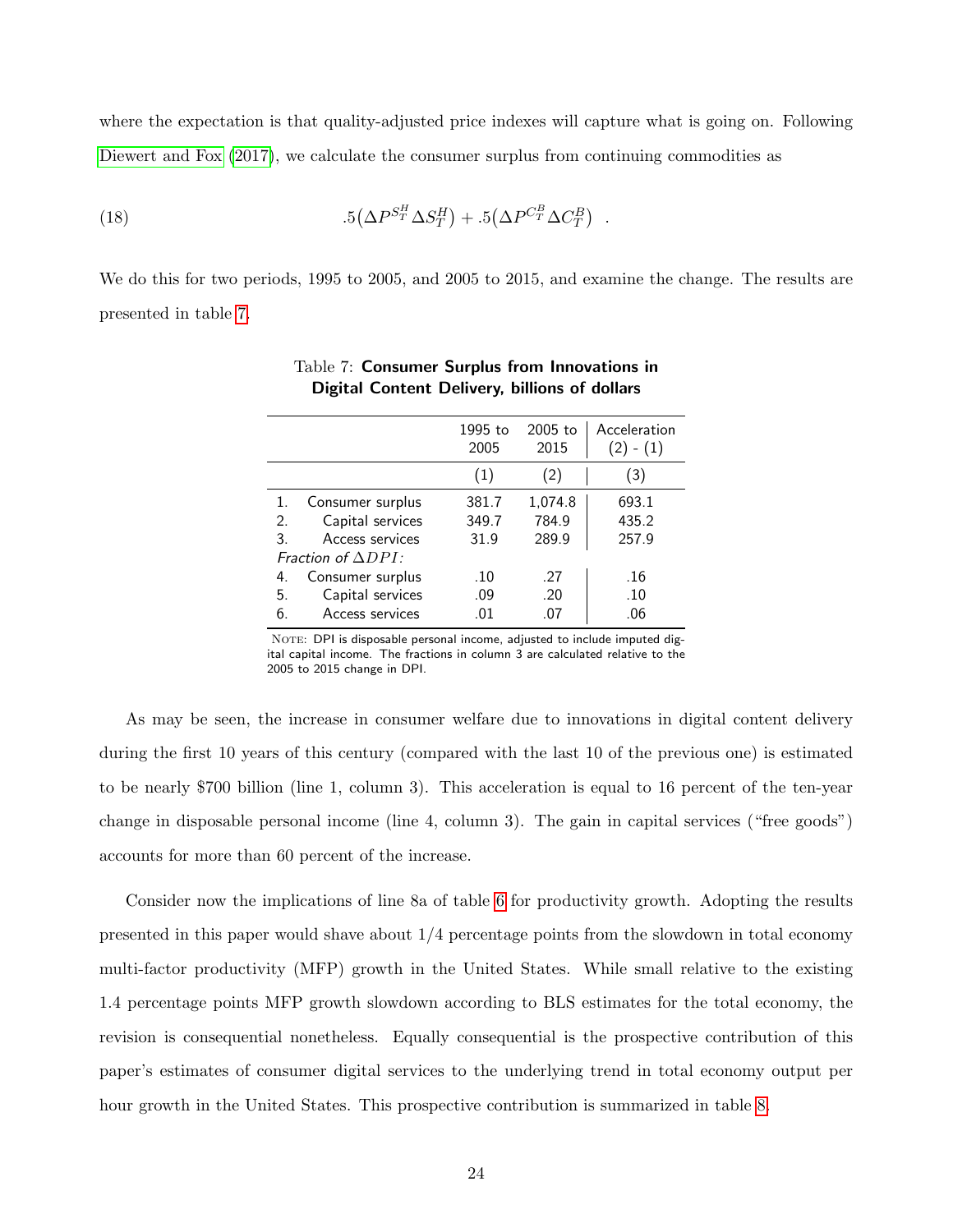Table [8](#page-26-0) evaluates equation [\(4\)](#page-4-1) in light of the estimates reported in this paper; as may be seen there are two broad channels at work, an investment effect and a production effect. The investment effect is relatively easy to evaluate because the ratio of household capital income to GDP is fairly constant (see again figure [3\)](#page-14-0) at 1.3 percent of total domestic income. The rate of change in real PCE ICT assets is used to inform the estimate of the relative productivity differential for this effect, and it also has been fairly steady over time; the long-term average shown in table [2,](#page-16-0) line 4, column (1), is used. The production effect is a bit trickier because the ratio of digital access payments to nominal GDP has risen steadily over time; we use its average for the last two years (1.7 percent of GDP), a conservative assumption, that when added to the steady average for capital services (1.3 percent of GDP) yields the 3 percent shown in the table on line 3 (a). The estimate of the productivity differential is based on a weighted average of the trend in capital services assuming .  $\lambda = 0$ , which is the real ICT asset price change, and the trend in real access services price change, which is estimated to be -9 percent per year.

When the above-described effects are evaluated, we obtain the table's top line estimate that measuring the impact of innovations in consumer content delivery as we have done in this paper implies that the combined impact of growth in real digital capital services and real digital access services will contribute .57 percentage points per year to the growth in labor productivity. Although this is similar to the post-2005 actual effects shown on line 8 of table [6,](#page-22-0) the actual effects are boosted by the disequilibrium effects of climbing use rates (i.e., .  $\lambda \neq 0$  over history) and the prospective effects are boosted by inserting recent values for the final demand share for access services spending (which climbed over history).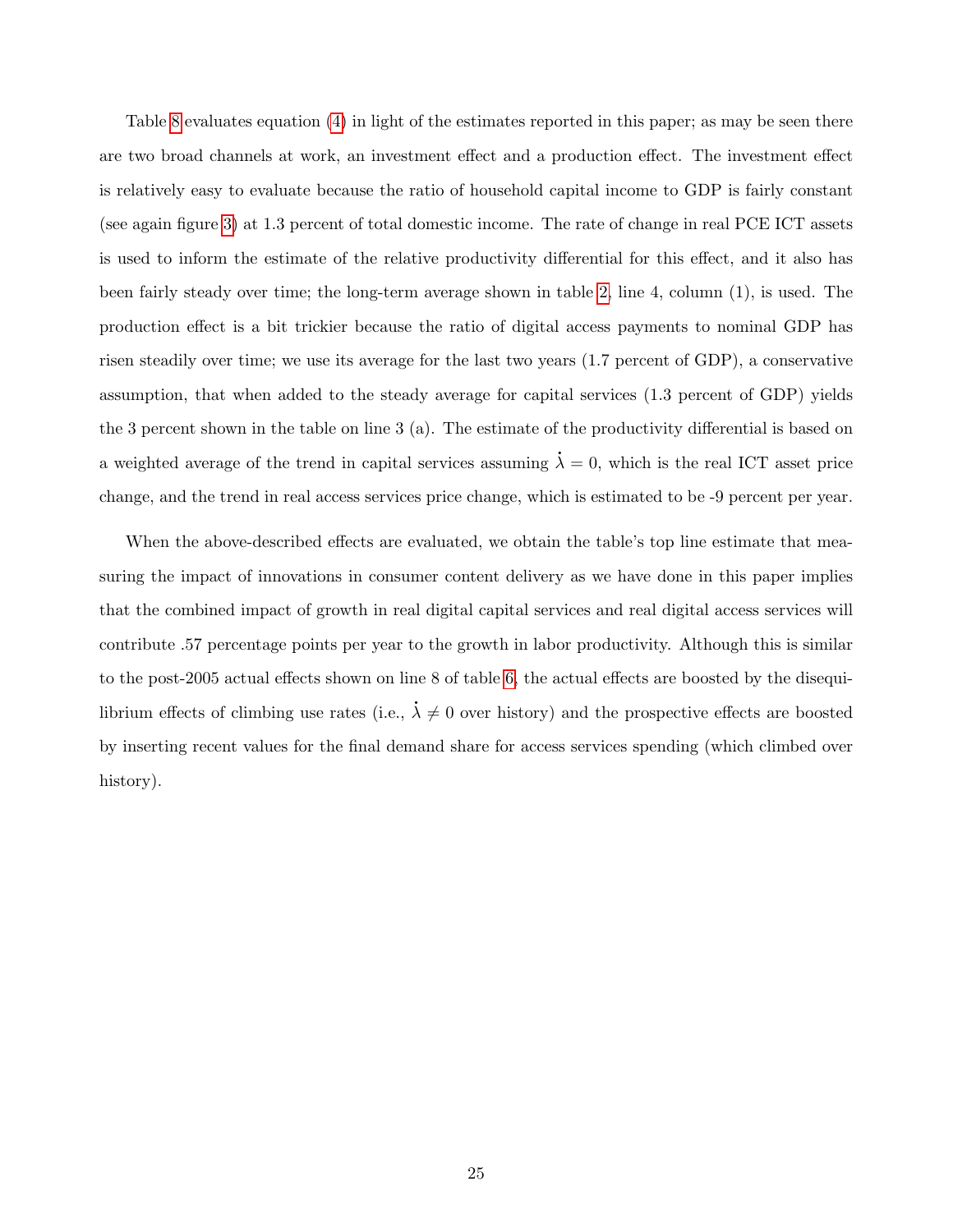| Table 8: Consumption of Digital Services and |
|----------------------------------------------|
| <b>Productivity Growth</b>                   |
| (percentage points, annual rate)             |

<span id="page-26-0"></span>

|           |                                                           | Estimated<br>Trend |
|-----------|-----------------------------------------------------------|--------------------|
|           | Contribution to total economy OPH                         | .57                |
| of which: |                                                           |                    |
| 2.        | ICT investment effect                                     | .25                |
| (a)       | Weight (ratio): $\frac{\overline{v}_K T}{\overline{v}_r}$ | .02                |
| (b)       | Productivity differential: $-\dot{p}$                     | 13.1               |
| 3.        | ICT production effect                                     | .32                |
| (a)       | Weight (ratio): $\overline{w}_{T^H}$                      | .03                |
| (b)       | Productivity differential: $-\dot{p}$                     | 10.8               |

NOTES-OPH is output per hour. Contributions are for household sector only, based on equation [\(4\)](#page-4-1). Line 2 (a) is ratio to labour share of total gross domestic income including the imputation for households' capital income from its digital stocks, and line 3 (a) is ratio to gross domestic income with the same adjustment. Line 2 (b) is an estimate of the productivity differential based on PCE ICT assets (i.e., assuming  $\lambda = 0$  and line 3 (b) is an estimate based on PCE ICT final goods and services. Source—Calculations use estimates reported in prior tables and figures in this paper.

## 6 Conclusion

The household has been an important locus of the ongoing ICT revolution and arguably the most visible locus in recent years. Entertainment, communication, and indeed work from home have been supercharged by advances in hardware, software, and communication. Hardware innovation has proceeded at a blistering pace as the major household platforms—smartphones, tablets, televisions, and gaming consoles—have become extraordinarily powerful and cheap and as datacenter innovation (i.e. the cloud) has charged ahead in the background, fueled by ongoing improvements in underlying components. Communication speeds—both wireline and wireless—have been essential as well; for example, nearly one-third of all IP traffic was accounted for by Netflix alone in 2016. All this highly visible innovation has raised the question of whether existing national accounts are missing consequential growth in output and income associated with home use of ICT platforms.

The changing production border for digital content delivery illustrates the need for a framework that embraces an expanded asset and production boundary. Accordingly, this paper looked at the digital transformation of consumer content delivery through the lens of capitalization of certain consumer durable goods in national accounts and offered methods for accounting for the increasing use households make of their digital devices. In this approach, services are imputed to investments in long-lived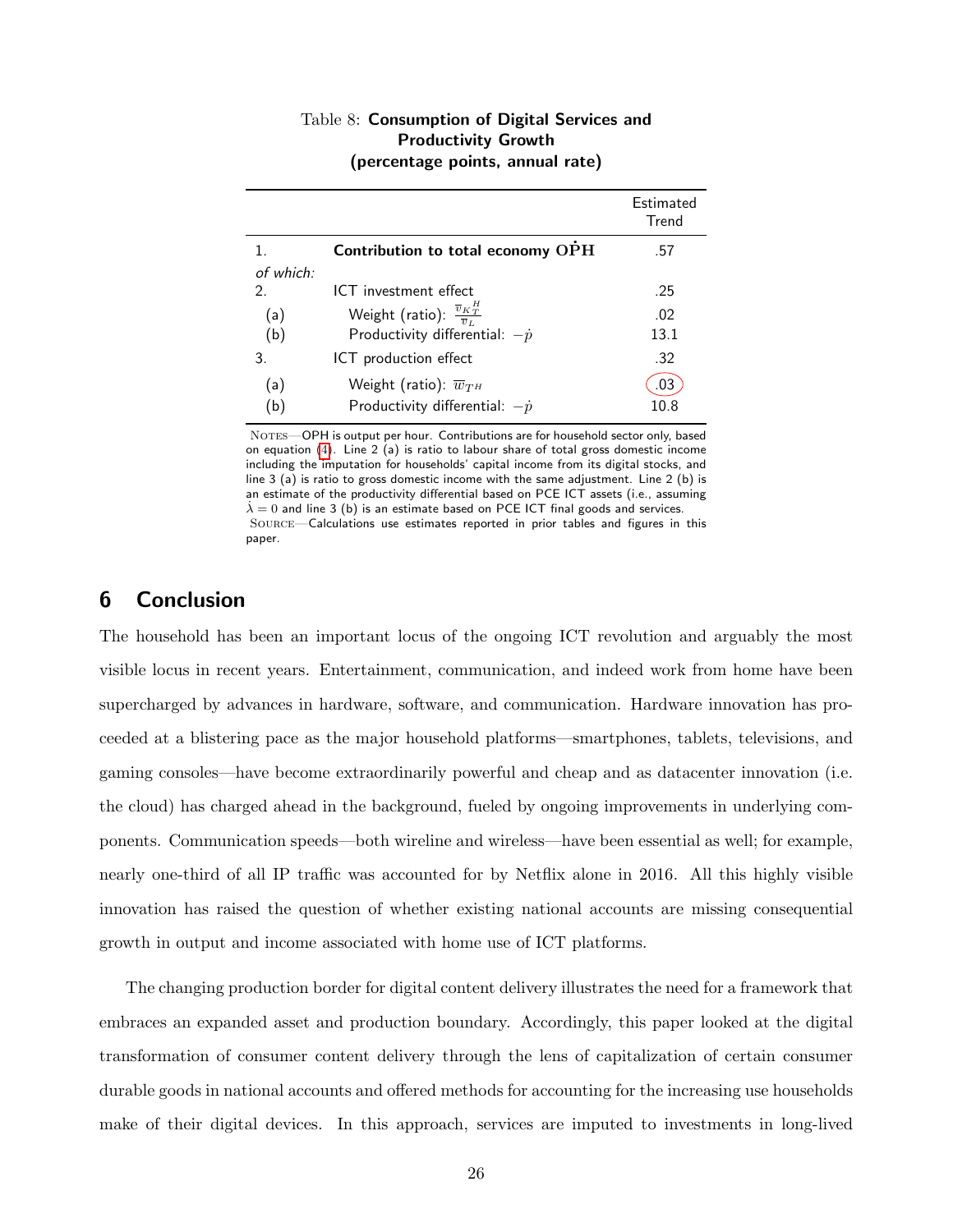purchases of digital goods, as is done now for owner-occupied housing. Like the selective treatment of housing in national accounts, the notion is to avoid imparting a bias to GDP—in this case not because the size of the services is large (as in housing) but rather because the relatively faster productivity growth of the ICT (or digital) sector provides an extra kick to overall growth. Our effort to quantify this manifestation of the ongoing ICT revolution suggests the effect of expanding the asset boundary to include consumer digital goods is empirically very relevant. Consumer welfare is enhanced by nearly \$700 billion from 2005 to 2015 (16 percent of the increase in DPI) relative to 1995 to 2005 according to our estimates, and real consumer digital services are estimated to potentially contribute  $1/2$  percentage point per year to long-term productivity growth.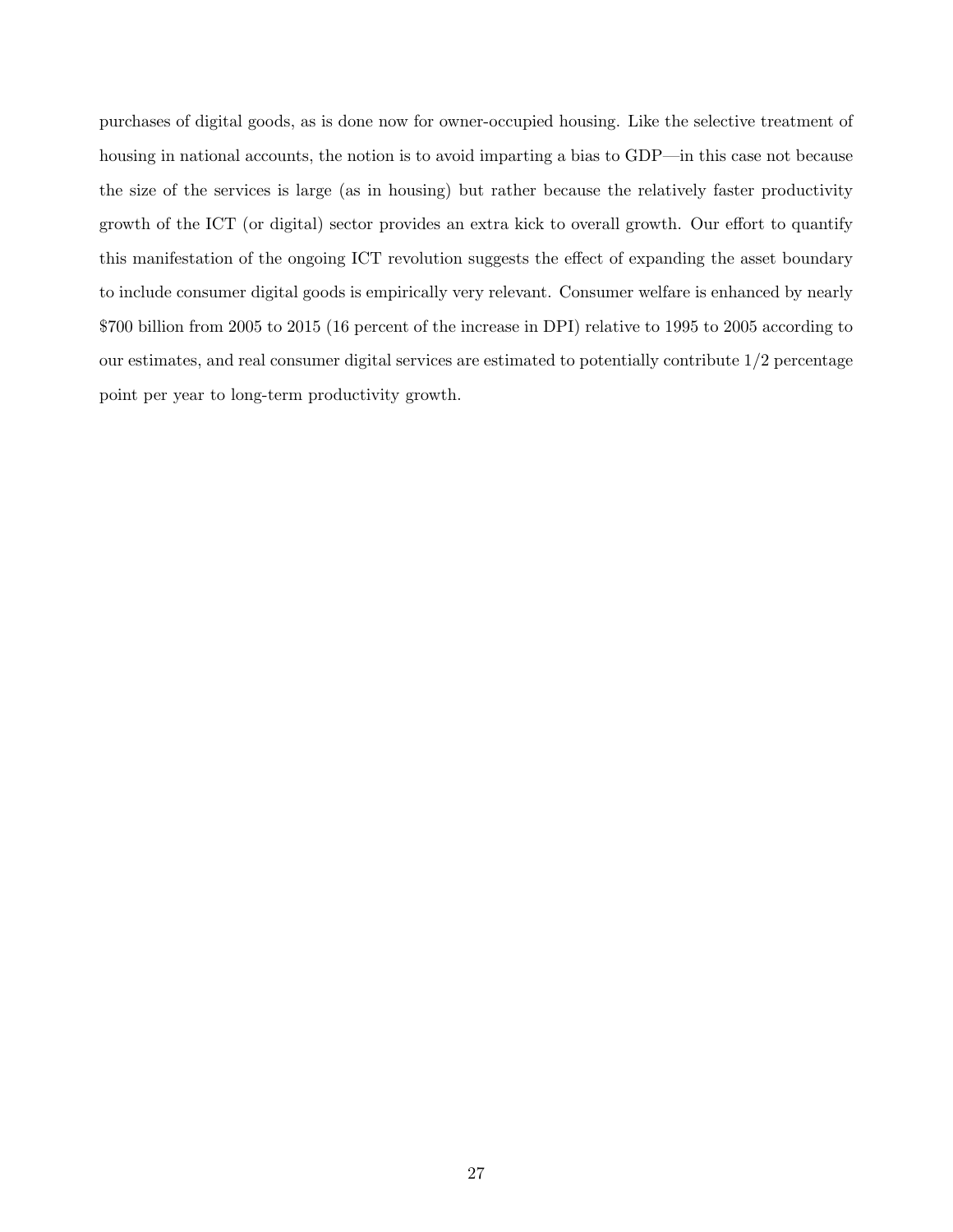## References

- <span id="page-28-3"></span>Aizcorbe, A. M. (1992). Procyclical labour productivity, increasing returns to labour and labour hoarding in car assembly plant employment. The Economic Journal 102(413), 860–873.
- <span id="page-28-1"></span>Byrne, D., C. Corrado, and D. Sichel (2017a). Own-account IT equipment investment. FEDS Notes (October 2), Federal Reserve Board, Washington, D.C.
- <span id="page-28-2"></span>Byrne, D., C. Corrado, and D. Sichel (2017b). The rise of cloud computing: Minding your P's and Q's (and K's) Paper presented at the NBER/CRIW conference, Measuring and Accounting for Innovation in the 21st Century, held in Washington, D.C., March 10-11, 2017.
- <span id="page-28-11"></span>Byrne, D. M. (2015). Prices for data storage equipment and the state of IT innovation. FEDS Notes (July 15), Federal Reserve Board, Washington, D.C.
- <span id="page-28-9"></span>Byrne, D. M. and C. A. Corrado (2015a). Prices for communications equipment: Rewriting the record. Finance and Economics Discussion Series 2015-069 (September), Board of Governors of the Federal Reserve System, Washington, D.C.
- <span id="page-28-10"></span>Byrne, D. M. and C. A. Corrado (2015b). Recent trends in communications equipment prices. FEDS Notes (September 29), Federal Reserve Board, Washington, D.C.
- <span id="page-28-12"></span>Byrne, D. M. and C. A. Corrado (2017a). ICT asset prices: Marshalling evidence into new measures. Finance and Economics Discussion Series 2017-016 (February), Board of Governors of the Federal Reserve System, Washington.
- <span id="page-28-0"></span>Byrne, D. M. and C. A. Corrado (2017b). ICT Services and their Prices: What do they tell us about Productivity and Technology? International Productivity Monitor (29, forthcoming).
- Copeland, A. (2013). Seasonality, consumer heterogeneity and price indexes: the case of prepackaged software. Journal of Productivity Analysis 39, 47–59.
- <span id="page-28-5"></span>Corrado, C. (2011). Communication capital, Metcalfe's law, and U.S. productivity growth. Economics Program Working Paper 11-01, The Conference Board, Inc., New York. Available at [http://](http://papers.ssrn.com/sol3/papers.cfm?abstract_id=2117784) [papers.ssrn.com/sol3/papers.cfm?abstract\\_id=2117784](http://papers.ssrn.com/sol3/papers.cfm?abstract_id=2117784).
- <span id="page-28-6"></span>Corrado, C. and K. Jäger (2014). Communication networks, ICT, and productivity growth in Europe. Economics Program Working Paper 14-04, The Conference Board, Inc., New York.
- <span id="page-28-7"></span>Corrado, C. A. and B. van Ark (2016). The Internet and productivity. In J. M. Bauer and M. Latzer (Eds.), Handbook on the Economics of the Internet, pp. 120–145. Northamption, Mass.: Edward Elgar Publishing, Inc.
- <span id="page-28-13"></span>Diewert, W. E. and K. J. Fox (2017). The digital economy, GDP and consumer welfare. Technical report, Paper presented at the CRIW Workshop at the NBER Summer Institute (July 17-18).
- Gordon, R. J. (1990). The Measurement of Durable Goods Prices. Chicago: University of Chicago Press.
- <span id="page-28-4"></span>Hilbert, M. and P. López (2011). The world's technological capacity to store, communicate, and compute information. Science 332 (6025), 60–65.
- <span id="page-28-8"></span>Hulten, C. (1986). Productivity change, capacity utilization, and the sources of efficiency growth. Journal of Econometrics 33, 31–50.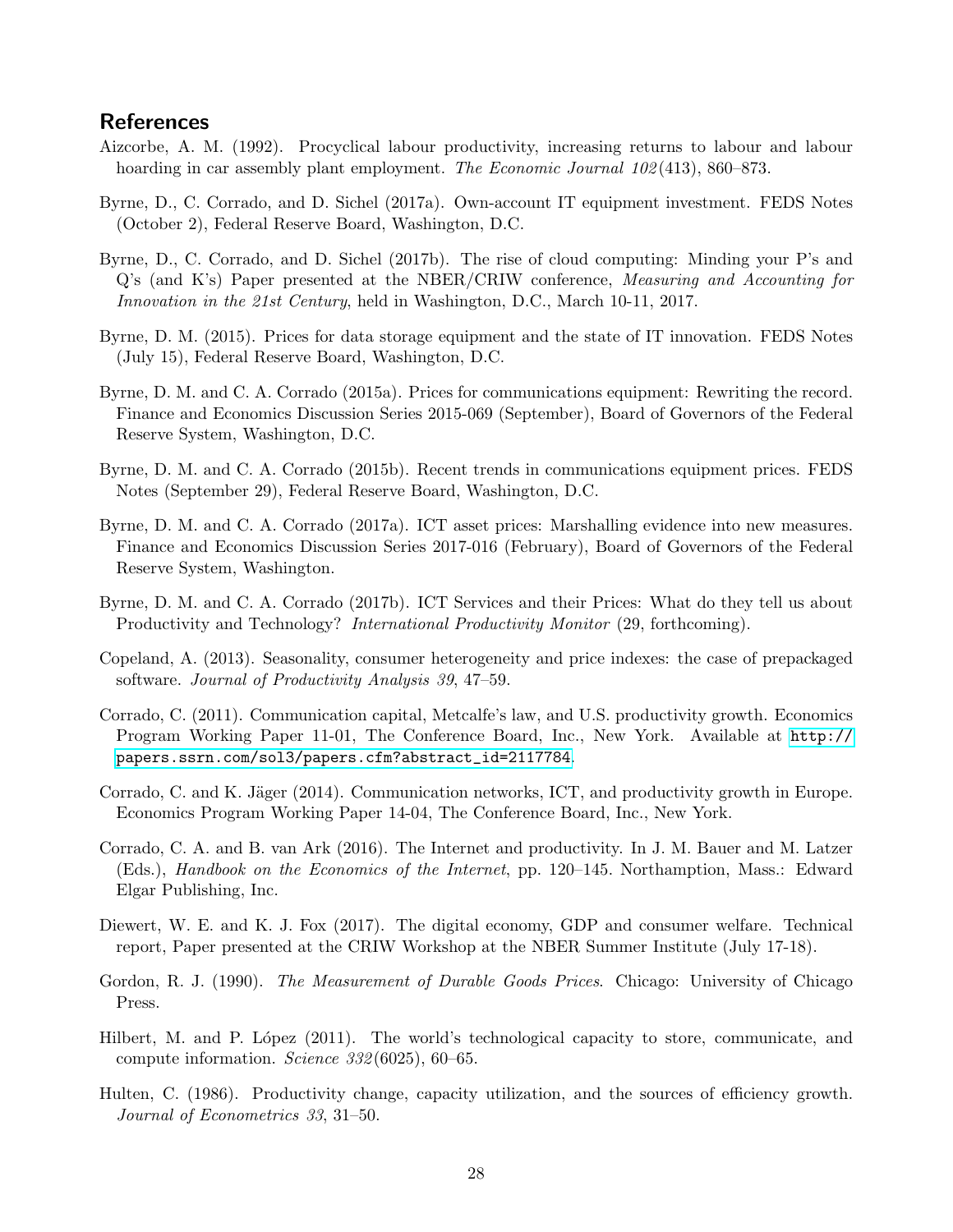<span id="page-29-5"></span>Hulten, C. (2009). Growth accounting. Working paper, NBER Working Paper 15341 (September).

- Hulten, C. R. and F. C. Wykoff (1981a). The estimation of economic depreciation using vintage asset prices. Journal of Econometrics 15, 367–396.
- Hulten, C. R. and F. C. Wykoff (1981b). The measurement of economic depreciation. In C. R. Hulten (Ed.), Depreciation, Inflation  $\mathcal C$  the Taxation of Income from Capital, pp. 81–125. The Urban Institute.
- <span id="page-29-1"></span>Jorgenson, D. W. (1963). Capital theory and investment behavior. American Economic Review 53 (2), 247–259.
- <span id="page-29-2"></span>Jorgenson, D. W. (1966). The embodiment hypothesis. Journal of Political Economy  $\mathcal{U}(1)$ , 1–17.
- <span id="page-29-4"></span>Jorgenson, D. W. and Z. Griliches (1967). The explanation of productivity change. The Review of Economic Studies 34 (3), 249–283.
- <span id="page-29-3"></span>Jorgenson, D. W. and J. S. Landefeld (2006). Blueprint for expanded and integrated U.S. accounts: Review, assessment, and next steps. In D. W. Jorgenson, J. S. Landefeld, and W. D. Nordhaus (Eds.), A New Architecture for the U.S. National Accounts, Volume 66 of NBER Studies in Income and Wealth, pp. 13–112. Chicago: University of Chicago Press. Available at http://www.nber.org/chapters/c0133.pdf.
- <span id="page-29-0"></span>Oulton, N. (2012). Long term implications of the ICT revolution: Applying the lessons of growth accounting and growth theory. Economic Modelling 29 (5), 1722–1736.
- <span id="page-29-6"></span>Rotemberg, J. J. and M. Woodford (1995). Dynamic general equilibrium models with imperfectly competitive product markets. In T. F. Cooley (Ed.), Frontiers of Business Cycle Research, pp. 243–293. Princeton University Press.